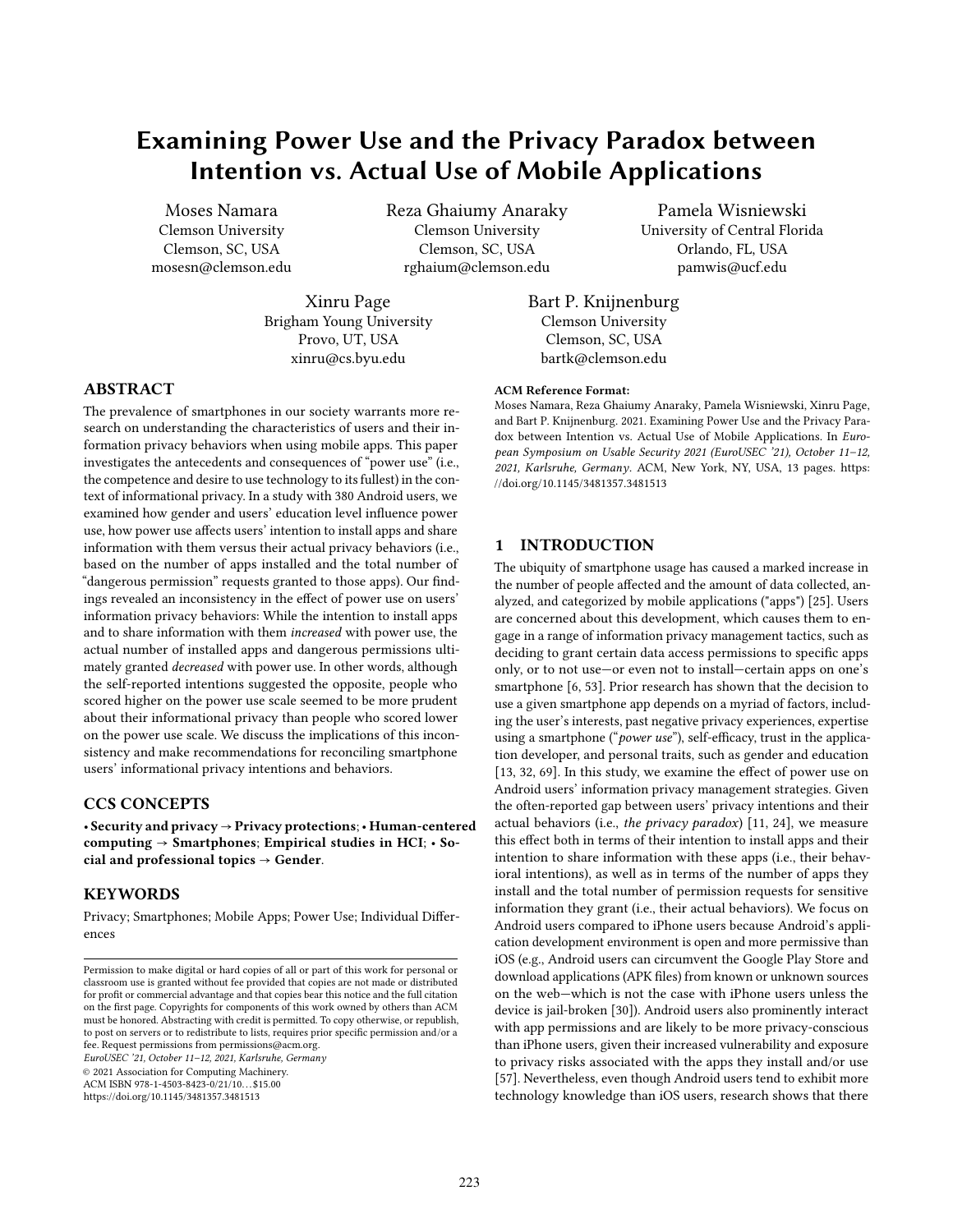are no significant differences in privacy attitudes between the two platform users [\[2\]](#page-10-7).

In terms of smartphone privacy, previous research has found that "power use" not only impacts privacy protection behaviors (such as deciding whether to install or uninstall an app due to the personal information it collects) directly, but also indirectly through privacy concerns and trust placed in mobile service providers [\[32,](#page-10-3) [41,](#page-11-3) [52\]](#page-11-4). Power use is defined as the competence, motivation, knowledge, expertise, and desire to use technology to its fullest [\[45\]](#page-11-5). Furthermore, power use mediates the effect of individual characteristics such as gender (e.g., females tend to use smartphones, install and use apps like e-commerce apps to a greater extent than men [\[36\]](#page-11-6)) and education (e.g., people with higher levels of education tend to use smartphones to a greater extent than those with lower education [\[36\]](#page-11-6)) on privacy behavior [\[30,](#page-10-6) [57\]](#page-11-2). This relationship between power use and privacy warrants further in-depth investigation. Thus, we contribute to this body of literature by studying how "power use" influences intentions and behaviors towards permissions management by addressing the following research questions:

- RQ1: How do individual differences (i.e., gender, education) influence power use?
- RQ2: How does power use influence users' behavioral intention (e.g., users' intention to install Android apps and/or share data with those apps)?
- RQ3: How does power use influence actual user informational privacy behaviors (e.g., the actual number of Android apps installed and/or the total number of dangerous permissions granted)?

We conducted a study with smartphone users (N=380) using Android OS 6.0 and above to examine the effect of power use on information privacy management intentions and actual privacy behaviors. Our analysis revealed an inconsistency in the effect of power use on users' information privacy behaviors: while power use was positively related to the intention to install apps and to grant them access to their personal information, power use was negatively related to the actual installation of apps, and, in turn, the actual number of permissions granted. This study contributes to the privacy research community's understanding of Android users' privacy management behaviors and strategies. We also show another variant of the intention-behavior gap [\[62\]](#page-11-7) by providing insight into the inconsistency of the effect of power on user privacy intentions and behaviors.

#### 2 RELATED WORK

In the following subsections we first synthesize the related work on privacy in the context of mobile phones and smartphone apps. Then, we review the related literature on power use and information privacy.

### 2.1 Smartphone App Privacy and "Dangerous Permissions"

Several researchers have compared users' attitudes towards being prompted for mobile app permissions at run-time (Android's current strategy [\[27\]](#page-10-8)) vs. install-time (the pre-Android 6.0 strategy) [\[7,](#page-10-9) [46\]](#page-11-8). Moore et al. [\[46\]](#page-11-8) highlighted that each type of prompt was

able to accomplish a different purpose: Asking users to grant permissions at install-time kept users better informed about which type of information would be accessed, while a run-time prompt was better at communicating the reason why a certain type of information was being requested. However, their study found no clear evidence of whether the run-time prompts were more effective than the install-time requests in informing users about the implications of the permission requests. Our study is limited to users of Android 6.0 and up, thereby focusing on the run-time request model used by a vast majority of the Android devices currently in use.

Recent research has specifically focused on what Google classifies as "dangerous permissions" (e.g., access to location, camera, contacts), which have been shown to pose greater privacy risks [\[10\]](#page-10-10). Dangerous permission requests have increased over the years [\[73\]](#page-11-9), with some apps evidently requesting more dangerous permissions than necessary for the proper operation of the app [\[29\]](#page-10-11). Some apps have even been shown to crash or become unusable when ostensibly unnecessary permissions are not granted [\[21\]](#page-10-12), while other apps completely circumvent the run-time permission model and gain access to protected data without user consent [\[20\]](#page-10-13). Indeed, both researchers and journalists have increasingly reported privacy concerns around the covert collection and sharing of user data by Android applications [\[25,](#page-10-0) [29,](#page-10-11) [47,](#page-11-10) [55\]](#page-11-11).

Much of this existing research around dangerous permissions does not consider the user experience, but instead involves the programmatic analysis of apps to identify the data flow and potential misuse of permissions [\[4,](#page-10-14) [19,](#page-10-15) [40,](#page-11-12) [64,](#page-11-13) [70,](#page-11-14) [70\]](#page-11-14). Notable exceptions are works evaluating user understanding of dangerous permission prompts and works focused on increasing the usability of such prompts [\[7,](#page-10-9) [8,](#page-10-16) [10\]](#page-10-10). We extend this body of work by studying factors that influence users' intention to grant or reject dangerous permissions. In addition to participants' self-reported intention, we measure the actual total number of dangerous permissions they granted on their smartphone. This is an important addition, given the well-documented finding that privacy intentions and behaviors do not always align (i.e., the "privacy paradox" [\[49\]](#page-11-15)).

#### <span id="page-1-0"></span>2.2 Power Users, Privacy, and Smartphones

One factor that arguably influences users' intention and behavior regarding dangerous permissions is the concept of "power use". Developed by Marathe et al. [\[45\]](#page-11-5), power use relates to people's competence, motivation, knowledge, and desire to use technology to its fullest. Power use is an important construct in studies that seek to determine people's ability to adapt and use technology. For example, people who score high on the power use scale are motivated to learn about new technologies, spend a considerable amount of time using new gadgets, read and write online reviews of devices, push technological devices to their functional limits, and exert a greater amount control over their technology use, e.g., through customizable interface features/settings [\[32,](#page-10-3) [65,](#page-11-16) [80\]](#page-12-1). Scholars have also found that people who score high on the power use scale tend to enjoy improved outcomes, such as being influential on social media sites such as Instagram, usually due to their expertise and intensive use of the application(s) [\[60\]](#page-11-17). With increased usage, these users gain new knowledge, competence, experience and expertise with such technologies. Subsequently, they also prefer to control the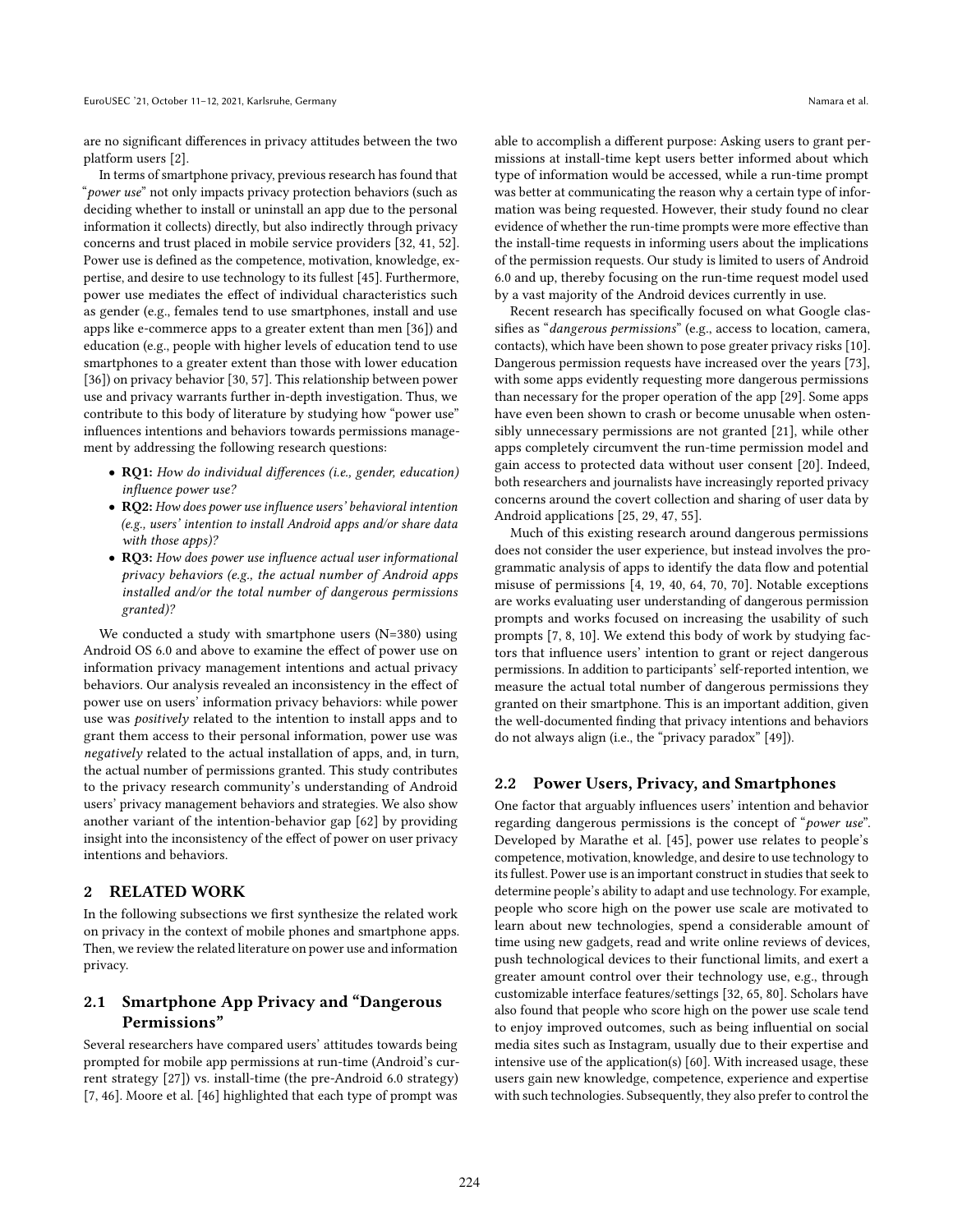access and use of their personal information by these technologies [\[45,](#page-11-5) [65\]](#page-11-16).

In fact, studies have demonstrated that the inherent desire for control among people who score high on the power use scale may partly be driven by their concern for online privacy [\[45,](#page-11-5) [65\]](#page-11-16). For example, Kang et al. [\[32\]](#page-10-3) found that smartphone users who have higher expertise and seek higher levels of control may be more aware of potential risks presented by app permissions, thereby making them less likely to grant dangerous permissions to apps and subsequently less vulnerable to privacy invasions. Other work has also shown the connection between power use and other individual differences. For example, Zhong [\[80\]](#page-12-1) found that the time one spends using a mobile device and their ability to multitask is a good predictor of power use. Zhong's work [\[80\]](#page-12-1) also found that male smartphone users are more likely to know how to operate smartphones and score higher on power use than their female counterparts. However, this finding contrasts with Bonne et al.'s [\[13\]](#page-10-2) work, which found that female smartphone users were less likely to grant app permissions than their male counterparts, thereby challenging the permission granting (i.e., information privacy management) behaviors of people who score high on power use, especially along gender characteristics. Our research investigates this influence of gender (together with education) on power use to specifically examine whether power use may help explain some of the conflicting results found in prior research [\[13,](#page-10-2) [80\]](#page-12-1). In the next section, we present our research framework.

### 3 RESEARCH FRAMEWORK

The purpose of this study is to examine the relationships between Android users' power use (i.e., participants' ability, expertise, and experience using Android smartphone apps to the fullest capability), their actual information privacy management behaviors (i.e., installing apps and granting permissions) (RQ3), and their expressed intentions toward those behaviors (RQ2). Furthermore, we study the influence of individual differences on power use (RQ1). In the following sections, we introduce the constructs and hypothesized relationships that constitute our research model (Fig. [1\)](#page-3-0).

#### 3.1 Smartphone Privacy Behaviors

In our study, we examine two interrelated information privacy behaviors on smartphone devices: 1) the number of smartphone applications installed on the participant's device, and 2) the total number of dangerous permissions granted to these apps. Importantly, we label these metrics as "actual behaviors" because they are scraped directly from the app manifest on the participant's smartphone. One of the unique contributions of our work is a simultaneous investigation of the effects of power use on users' actual information privacy management behaviors as well as their intentions towards those behaviors. We provide more details about the measured actual behaviors below.

3.1.1 Number of Apps Installed. Smartphone users are concerned about the access that apps (or third-party libraries within these apps) have to their sensitive personal information [\[15,](#page-10-17) [35,](#page-11-18) [40\]](#page-11-12) and these concerns significantly influence the number of apps they install [\[13,](#page-10-2) [34,](#page-11-19) [42,](#page-11-20) [57\]](#page-11-2). Bonne et al. [\[13\]](#page-10-2) found that information privacy concerns influence the ratings and reviews of apps to such an extent

that users will uninstall apps if they are uncomfortable granting them permissions or if they feel that the apps should not have access to certain permissions. Therefore, even though the number of apps a user has installed on their smartphone is traditionally considered a "usage" behavior rather than a "privacy" behavior, it is an important behavioral indicator of the user's information privacy management practices [\[11\]](#page-10-4).

As discussed in Section [2.2,](#page-1-0) people who score higher on the power use scale tend to be more motivated to learn about or use new technologies to their fullest [\[32,](#page-10-3) [65\]](#page-11-16). As such, they are likely to have more mobile applications installed. In other words, we expect power use to have a significant effect on the number of apps installed on a user's device:

● H1: Power use will be positively associated with the total number of apps installed.

3.1.2 Total Number of Dangerous Permissions Granted. While permission requests are intended to give users control over a smartphone app's use of personal data, in reality Android users often grant permissions to apps with vague descriptions and unclear purposes [\[22\]](#page-10-18). The subsequent access apps have to their personal information stored or accessed through their devices increases users' privacy risk and vulnerabilities. In an attempt to distinguish between less risky "regular" permissions (e.g., access to mobile networks, WIFI networks, Bluetooth, audio settings, etc.) and more dangerous ones, Android created a designation of "*dangerous per*missions" to requests for access to private user data, such as a user's location, calendar, call logs, camera, contact, microphone, phone, sensors, SMS and storage (see the full list in Appendix [B\)](#page-12-2) [\[27\]](#page-10-8). The "dangerous permission" classification was intended to help developers understand that these permissions arguably have stronger implications for users' information privacy than regular permissions and thus be cautious in requesting them in their applications. However these permissions are still highly requested [\[13\]](#page-10-2). Moreover, Android users are over five times more likely to grant these permissions than to deny them [\[13\]](#page-10-2). Therefore, we are interested in understanding the factors that contribute to the number of dangerous permissions Android users grant to apps installed on their smartphones.

Research also indicates that smartphone users who score higher on the power use scale are less likely to be vulnerable to privacy risks due to a stronger desire to control their privacy, which is arguably instilled by their relatively greater knowledge about mobile applications [\[32\]](#page-10-3). For example, people who score higher on the power use scale are less likely to share their personal information on personalized mobile sites [\[65\]](#page-11-16). In terms of smartphone apps, power use is thus likely negatively related to the total number of permissions granted—although this effect may be countered by the hypothesized (H1) positive association between power use and number of apps installed (since having more apps installed generally means granting more permissions). Therefore, we hypothesize the following:

- H2: Power use will be negatively associated with total dangerous permissions granted.
- H3: The number of installed apps will be positively associated with the total number of dangerous permissions granted.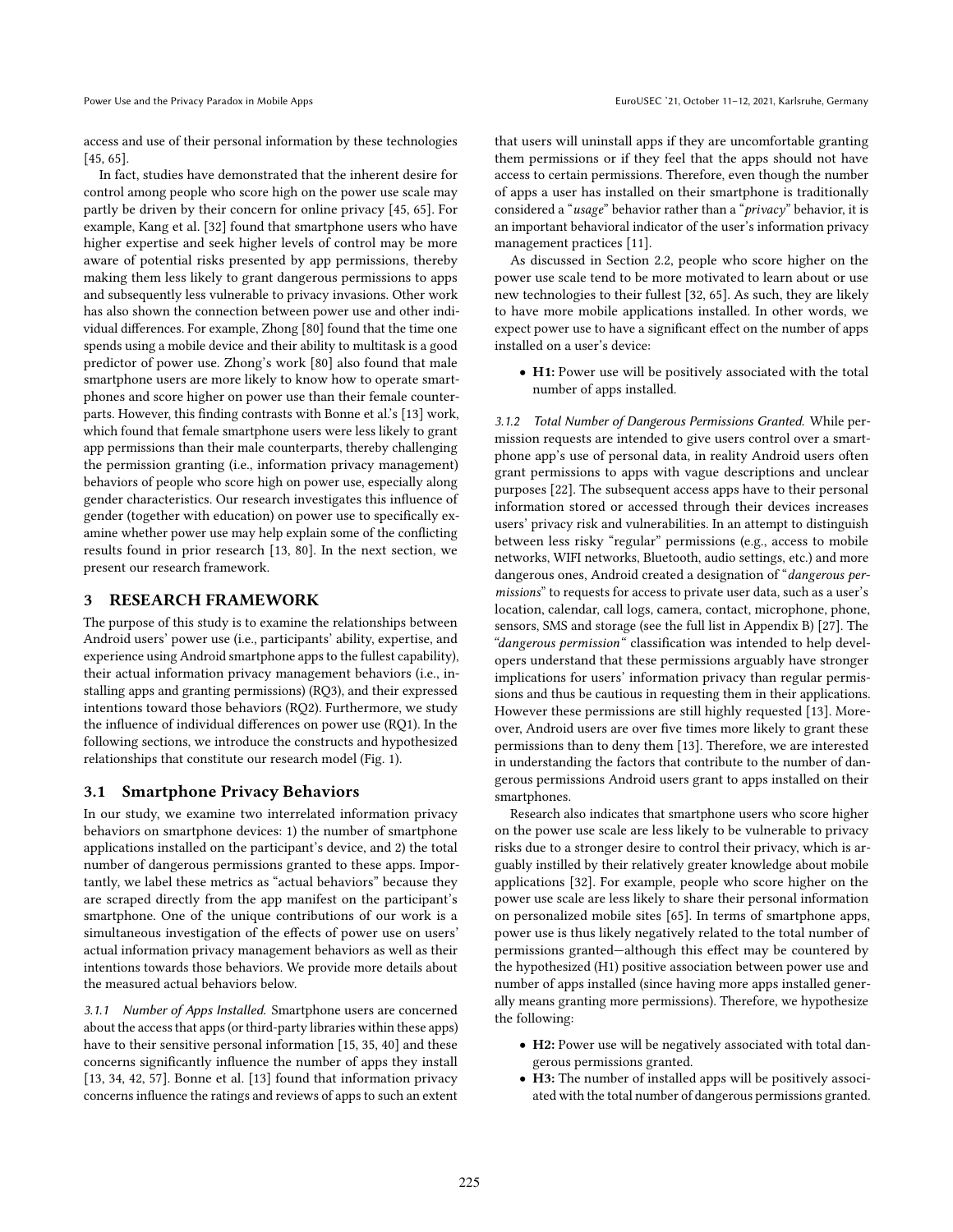<span id="page-3-0"></span>

Figure 1: The proposed research model

#### 3.2 Behavioral Intention

Behavioral intention is the measure of the strength of an individual's "self-prediction" or "behavioral expectation" to perform a specified action, and thus one of the most accurate predictors of an individual's future behavior [\[71\]](#page-11-21). Simultaneously, though, one of the most consistent findings in the field of privacy is a gap between users' intended and actual behaviors (see [\[11,](#page-10-4) [24\]](#page-10-5) for an overview). Labeled the "Privacy Paradox" [\[49\]](#page-11-15), this phenomenon suggests that people tend to share more personal information than they claim to intend to share when asked beforehand (i.e., people behave contrary to what they say). Barth and De Jong [\[11\]](#page-10-4) suggest that the privacy paradox within the mobile context could be different from other contexts such as social media and other online media where it has predominantly been studied. Concurrently, we suggest that the predominance of the privacy paradox may depend on the users' expertise and experience (i.e., "power use"), as those who have more expertise/experience may more consistently engage in what would be considered appropriate protective behavior. Therefore, in this study, we assess the effect of power use on both users' intention to use smartphone apps and share personal information (i.e., "what people say they do") as well as their actual app installation and permission granting behaviors (i.e., "what people actually do"). The effects of power use on intentions are outlined below.

3.2.1 Behavioral Intention to Install Apps. Wang et al. [\[67\]](#page-11-22) found that function, social, emotional, and epistemic value all play a role in users' intention to use mobile apps, while Xu et al. [\[77\]](#page-11-23) found that mobile users' information privacy concern was a significant factor in their behavioral intention to use mobile apps and share personal information with them. Given that people who score higher on the power use scale tend to be more motivated to learn about new technologies to their fullest [\[32\]](#page-10-3), we expect that they similarly have higher intentions to use apps. We thus hypothesize the following:

● H4: Power use will be positively associated with users' intention to install apps.

3.2.2 Behavioral Intention to Share Information with Apps. In a study of users' behavioral intention to disclose information to apps, Keith et al. [\[33\]](#page-11-24), revealed significant correlations with several privacy risky behaviors, such as sharing registration information, location services, store credit cards, and profiles. However, we argue in line with Xu et al. [\[77\]](#page-11-23) that behavioral intention to use apps and the behavioral intention to share information with them are two separate issues, especially given that Android's run-time permissions model now allows for more granular privacy management [\[7,](#page-10-9) [46\]](#page-11-8). Therefore, while we hypothesize that behavioral intention to use apps will be positively associated with behavioral intention to share information with apps, we treat them as two separate constructs that can vary independently from one another.

Research has shown that smartphone users who score high on the power use scale are less likely to be vulnerable to privacy risks due to a desire to control their privacy [\[32\]](#page-10-3). Thus, despite the positive association between power use and users' intention to install apps, we expect that power use is negatively related to users' intention to share their information with the apps they install. Therefore, we hypothesize the following:

- H5: Power use will be negatively associated with users' behavioral intention to share information with apps.
- H6: Users' intention to use apps will be positively associated with their intention to share information with these apps.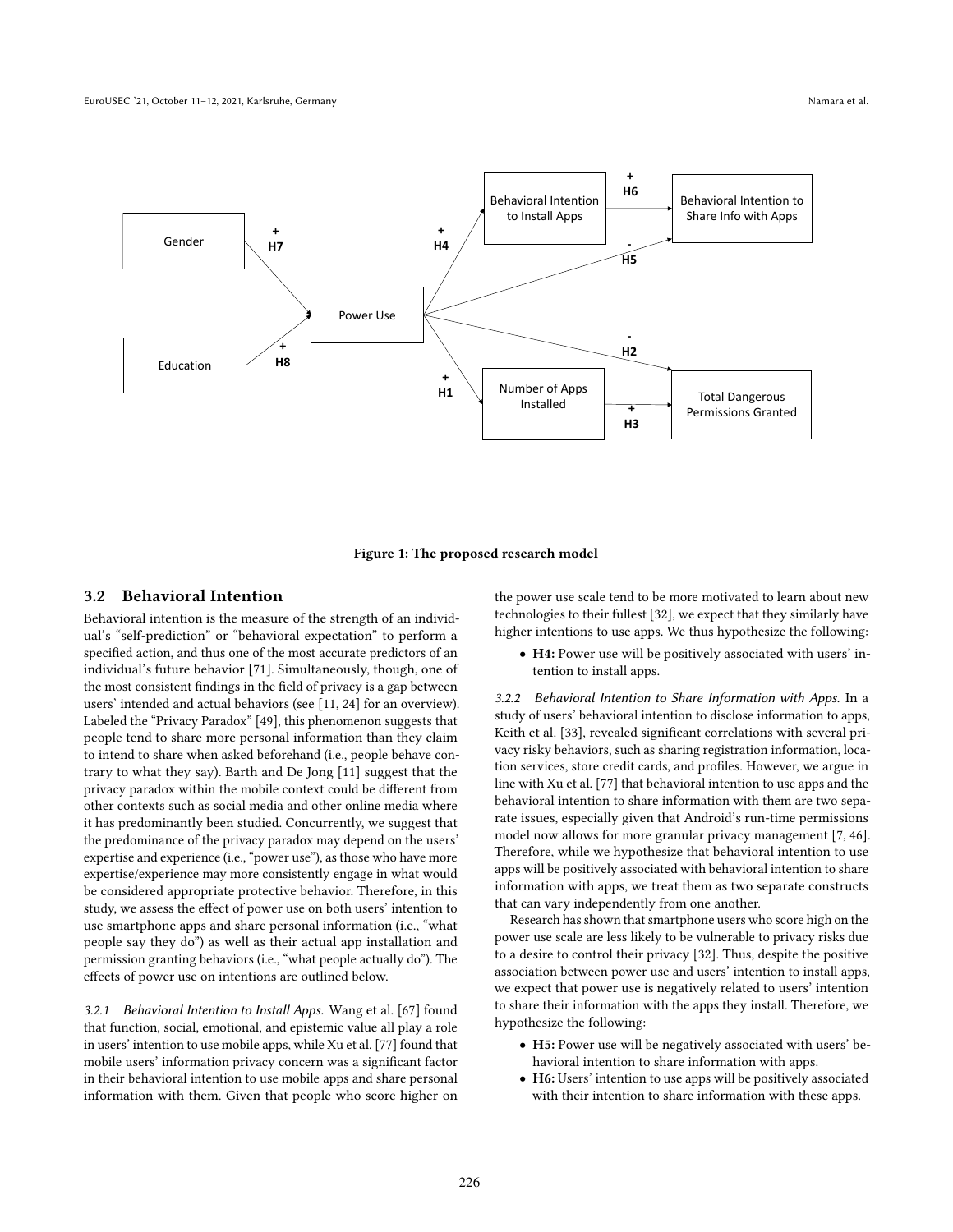### 3.3 Individual User Differences: Gender and Education

Finally, it is important to consider individual differences that may affect people's level of power use. Prior work has indicated that smartphone and application usage differences can vary based on demographic factors, such as gender and level of education [\[58,](#page-11-25) [61,](#page-11-26) [79\]](#page-11-27). In the realm of Android permission management, Bonne et al. [\[13\]](#page-10-2) found that women, on average, deny permissions twice as often as men across all age groups, while Wash and Rader [\[72\]](#page-11-28) found that less-educated individuals are more likely to believe there is nothing they can do to protect their privacy and subsequently are less likely to act in a privacy-conscious manner. These individual differences (e.g., gender and education) tend to be strong predictors of power use [\[80\]](#page-12-1). Thus, we hypothesize the following effects of gender and education on power use among Android users:

- H7: Females will score higher on the power use scale than males.
- H8: Education will be positively associated with power use.

In the next section, we describe our methods for examining the model (see Fig. [1\)](#page-3-0).

### 4 METHODS

In this section we provide an overview of our study, explain how we operationalized the constructs in our research framework, and describe our data analysis approach.

#### 4.1 Study Overview

The objective of our study is to examine the effect of power use on Android users' information privacy behaviors (i.e., installing apps and granting permissions) and expressed intentions toward those behaviors (i.e., users' ability, expertise, and experience using apps to the fullest capability), and the influence of users' individual differences on power use. Our study was administered through an Android app that was made available for installation via Google Play. We recruited participants via Amazon Mechanical Turk, because users on that platform are more tech-savvy than their peers and thus were less likely to experience issues installing our app [\[56\]](#page-11-29).

Upon installation and with user consent, our "UCF Permissions" app scraped the Android run-time "dangerous permissions." While the data was being scraped in the background, participants answered a brief in-app survey measuring their level of power use, intention to download and use applications within the next three months, intention to grant access to or share information with applications within the next three months, and gender and educational background (see Appendix [A](#page-12-3) for the full survey).

Given the privacy-sensitive nature of scraping user mobile data, we explicitly sought user consent to collect background information about their installed applications before downloading the study app. We also made it clear within the study description that the data collection would be limited to information regarding the dangerous permissions requested by these applications. To avoid priming users, we were careful not to use the term 'privacy' anywhere in the study description. All study procedures were reviewed and approved by the Institutional Review Board of University of Central Florida. In the next subsection we provide a detailed explanation of Android's

run-time permissions framework and how we used our app to scrape participants' dangerous permissions granted to the apps on their phone.

## 4.2 Leveraging Android's Run-time Permissions

Starting with Android 6.0 and above, users have been afforded a more granular ability to selectively and explicitly approve permissions to apps at run time via a system dialog rather than at install time [\[27\]](#page-10-8). Android permissions are divided into three protection levels based on the level of risk that they present to the user's privacy or the operation of other apps: normal, signature and dangerous [\[27\]](#page-10-8), with only the latter requiring explicit user approval. Dangerous permissions cover situations in which apps want to access data or resources that involve the user's private information and/or situations that potentially affect the users' stored data or the operation of other apps on their device [\[27\]](#page-10-8). For example, the ability to access a user's exact location, read their contacts, access their device's camera, and read from or write to the external storage are all considered dangerous app operations that users have to consent to explicitly [\[26\]](#page-10-19).

Our study app used the PackageManager class of the Android SDK to get information about the "Number of Apps Installed" (i.e., the number of applications installed on the participant's mobile device as identified by their package names in the Android Manifest.xml file) and the "Total Dangerous Permissions Granted" (i.e., the aggregate count of the dangerous permissions granted to the installed applications). Specifically, the study app collected information regarding the installed apps (i.e., app and package name) and the corresponding "dangerous" permissions granted to each app. Permission data was collected by recording whether each of the 23 dangerous permissions was not explicitly requested by the app (-1), requested but denied by the user (0), or requested and granted by the user (1). The total number of "dangerous" permissions for each user was a summation of the number of the permissions that were requested and granted by the user (1).

### 4.3 Survey Design and Operationalization of **Constructs**

For our subjective measures, we used pre-validated survey scales to assess power use [\[45\]](#page-11-5), intention to install apps, and intention to share information with apps [\[78\]](#page-11-30) (see Appendix [A](#page-12-3) for the full survey). For power use, participants were asked 12 items adapted from Marathe et al. [\[45\]](#page-11-5) (e.g., "I make good use of most of the features available in any technological device"), where each item had response options on a 5-point scale, ranging from 1 (Strongly Agree) to 5 (Strongly Disagree) (see Appendix [A.](#page-12-3)1).

Our behavioral intention measure was adapted from Xu et al. [\[78\]](#page-11-30) who modeled it based on earlier works on the Technology Acceptance Model [\[17\]](#page-10-20). Unlike Xu et al. [\[78\]](#page-11-30), the time frame referent of our intention measures was reduced from 12 months to 3 months (e.g.,"I am likely to disclose my personal information to use mobile apps in the next 3 months"), because there has been an expeditious increase in the rate of adoption and usage of mobile applications since 2004 when Xu et al. [\[78\]](#page-11-30) published their work. We divided the behavioral intention measures between intention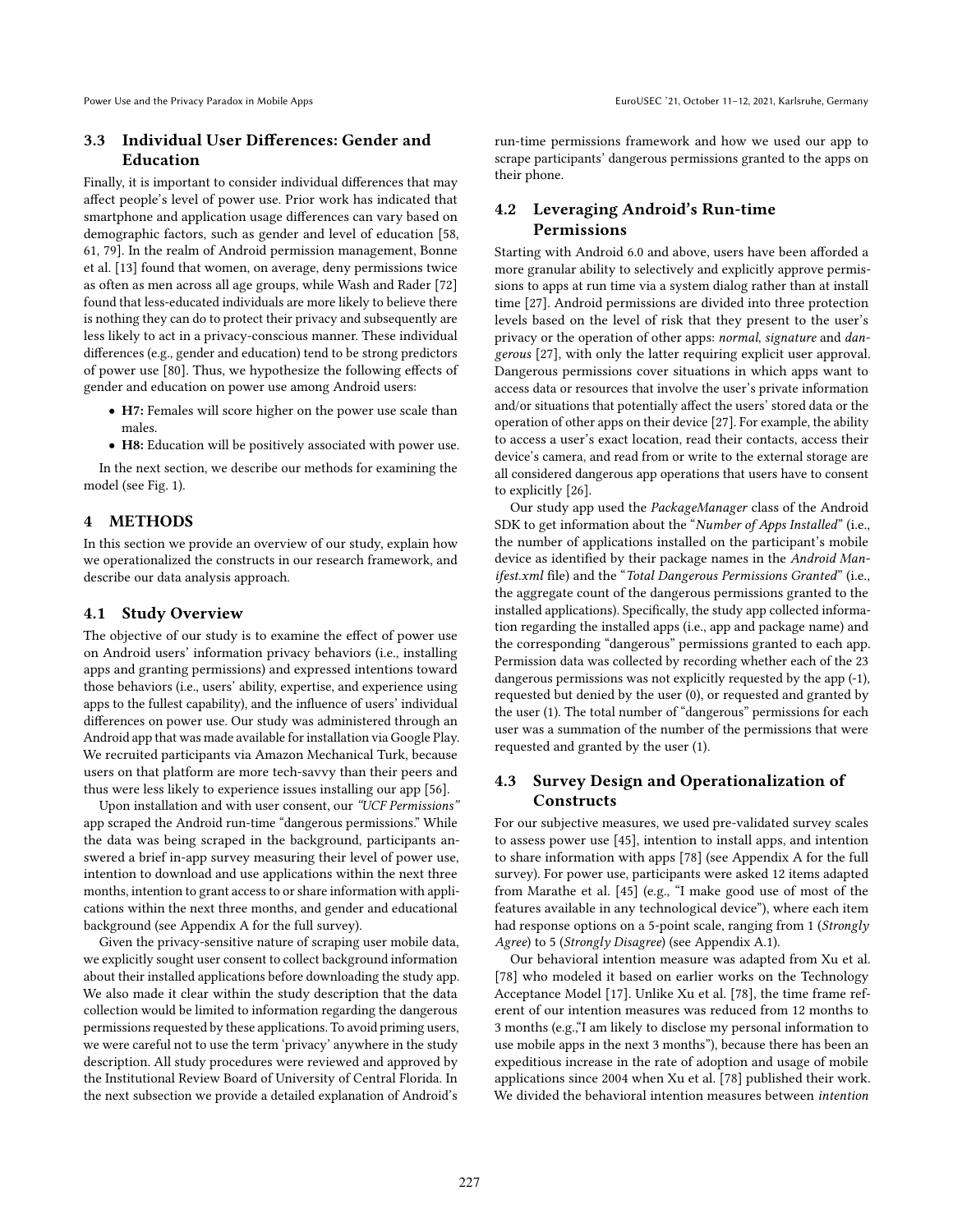to install mobile applications (see Appendix [A.](#page-12-3)2) and intention to share information with these apps (see Appendix [A.](#page-12-3)3) because with participants' heightened privacy concerns about their personal information [\[9\]](#page-10-21) these intentions might have diverged over time and thus no longer represent the same concept. Furthermore, the behavioral intention to share information with apps scale was combined with two additional items that specifically inquired about users' willingness to grant dangerous permissions. Rather than asking leading questions that directly mention "dangerous permissions", the location sharing permission (one of the most predominantly requested dangerous permissions) was used as an example of a dangerous permission that regular users are likely to understand [\[50,](#page-11-31) [51,](#page-11-32) [78\]](#page-11-30).

#### 4.4 Procedure and Participant Recruitment

The study recruited Android users using the Amazon Mechanical Turk platform<sup>[1](#page-5-0)</sup> as its sampling population. MTurkers were required to have a historical HIT approval rate greater than 95% with at least 50 approved past HITs to ensure satisfactory response quality. Furthermore, participation was limited to U.S. adults (age 18+) with Android devices updated to use Android 6.0 or later for the study app to function appropriately. Upon reading the study description, participants who consented to participate in the study were provided with a link to download and install the app from the Google Play store. The study description explicitly disclosed our study app's background data collection intention and requested user consent. Additionally, participants were advised to delete the app after participation.

Upon completion of the survey and the background scan, a random unique completion code was generated and entered on Amazon Mechanical Turk as proof of study completion. All Participants who completed the study or could not complete the study due to technical difficulties, were compensated \$1. Pilot testing suggested that the study's duration ranged from 15 to 30 minutes on average.In line with Amazon's policy of anonymized data collection [\[5\]](#page-10-22), the study app did not collect any other personal information apart from the package name of the installed applications (unique across apps) and data regarding the 23 dangerous permissions (see Appendix [B,](#page-12-2) Table [4\)](#page-12-4).

Overall, 429 MTurkers accepted the HIT and participated in the study. Upon analysis, we found that 49 participants failed our attention check questions. After discarding their responses, we were left with valid data from 380 participants. Our sample was relatively gender-balanced (195 males and 181 females). About 33% of the participants reported completing an Associates' degree, and (55.5%) completed at least a four-year college degree. Table [1](#page-5-1) further describes the demographics of our participants.

### 4.5 Data Analysis Approach

For constructs that were measured using prevalidated scales (i.e., power use, behavioral intention to use mobile apps, and behavioral intention to share information with apps (see Appendix [A\)](#page-12-3)), we checked the scale reliability (i.e., the extent to which all the items in a scale measure the same construct) using Cronbach's alpha. We then created indices for each of these constructs by averaging

<span id="page-5-1"></span>

| <b>Variables</b> |                                  | Total $(N=380)$ | Percent (%) |
|------------------|----------------------------------|-----------------|-------------|
| Gender           | Male                             | 195             | 51.3        |
|                  | Female                           | 181             | 47.6        |
|                  | Other                            | $\overline{c}$  | 0.52        |
|                  | Did not specify                  | $\overline{c}$  | 0.52        |
| Education        | High school                      | 40              | 10.5        |
|                  | Associate's degree               | 124             | 32.6        |
|                  | Bachelor's degree                | 67              | 17.6        |
|                  | Some Grad, but no degree         | 94              | 24.7        |
|                  | Master's degree                  | 16              | 4.2         |
|                  | Doctoral degree                  | 34              | 8.95        |
| Race             | White                            | 253             | 66.6        |
|                  | Black or African American        | 46              | 12.1        |
|                  | Hispanic or Latino               | 26              | 6.8         |
|                  | Asian                            | 20              | 5.3         |
|                  | American Indian or Alaska Native | $\mathfrak{D}$  | 0.5         |
|                  | Not Specified                    | 33              | 8.7         |

Table 1: Demographics (gender, education, and race) of our study participants.

across all scale items (see Table [2\)](#page-5-2). The number of apps installed was computed as the number of apps installed on the participant's device, excluding our study app and any other apps known to come pre-installed on Android devices. The total number of permissions granted was computed as the number of permissions granted to each app, summed over all of the participant's apps.

<span id="page-5-2"></span>

| Variable                                               | Variable type      | Mean  | Median | <b>SD</b> | Cronbach's<br>Alpha |
|--------------------------------------------------------|--------------------|-------|--------|-----------|---------------------|
| Power use                                              | Subjective measure | 2.21  | 2.17   | 0.46      | 0.79                |
| Behavioral intention to install apps                   | Subjective measure | 1.60  | 1.50   | 0.75      | 0.86                |
| Behavioral intention to share<br>information with apps | Subjective measure | 2.24  | 2.00   | 0.99      | 0.80                |
| Number of installed apps                               | Scraped behavior   | 51.58 | 42.00  | 35.30     | N/A                 |
| Total dangerous permissions granted                    | Scraped behavior   | 67.98 | 59.00  | 46.17     | N/A                 |

Table 2: Descriptive statistics of the dependent, independent variables and internal consistency reliability of our survey measures

The statistical significance of the hypothesized relationships between the constructs in our research model was tested using a path model (see Fig. [2\)](#page-7-0) that included the participant's gender and education level, the self-reported subjective measures on behavioral intention (i.e., intention to install and share information with apps), and the scraped actual behavioral data (i.e., the total number of apps and the total dangerous permissions granted). This path model can be seen as a series of linear regressions that together describe the statistically significant paths between the scraped behaviors and subjective measures [\[39\]](#page-11-33).

We examined the sign and significance of the path coefficients in R; in our resulting path models (see Fig. [2](#page-7-0) ), the solid incoming  $arrows$   $\leftrightarrow$  between constructs represent significant relationships while the broken line arrows  $(→)$  represent tested relationships that were found to be non-significant. Each linear regression contains a regression coefficient (indicated by the number on the arrow as well as its thickness), the standard error of the regression effect (in parenthesis), and the significance level denoted by asterisks (or "ns" for non-significant effects). The subjective constructs were scaled to have a standard deviation (SD) of one (1.0) so that one SD difference in a construct (e.g., power use) causes a  $\beta$  SD difference in another construct (e.g., behavioral intention to use apps). The

<span id="page-5-0"></span><sup>1</sup> https://www.mturk.com/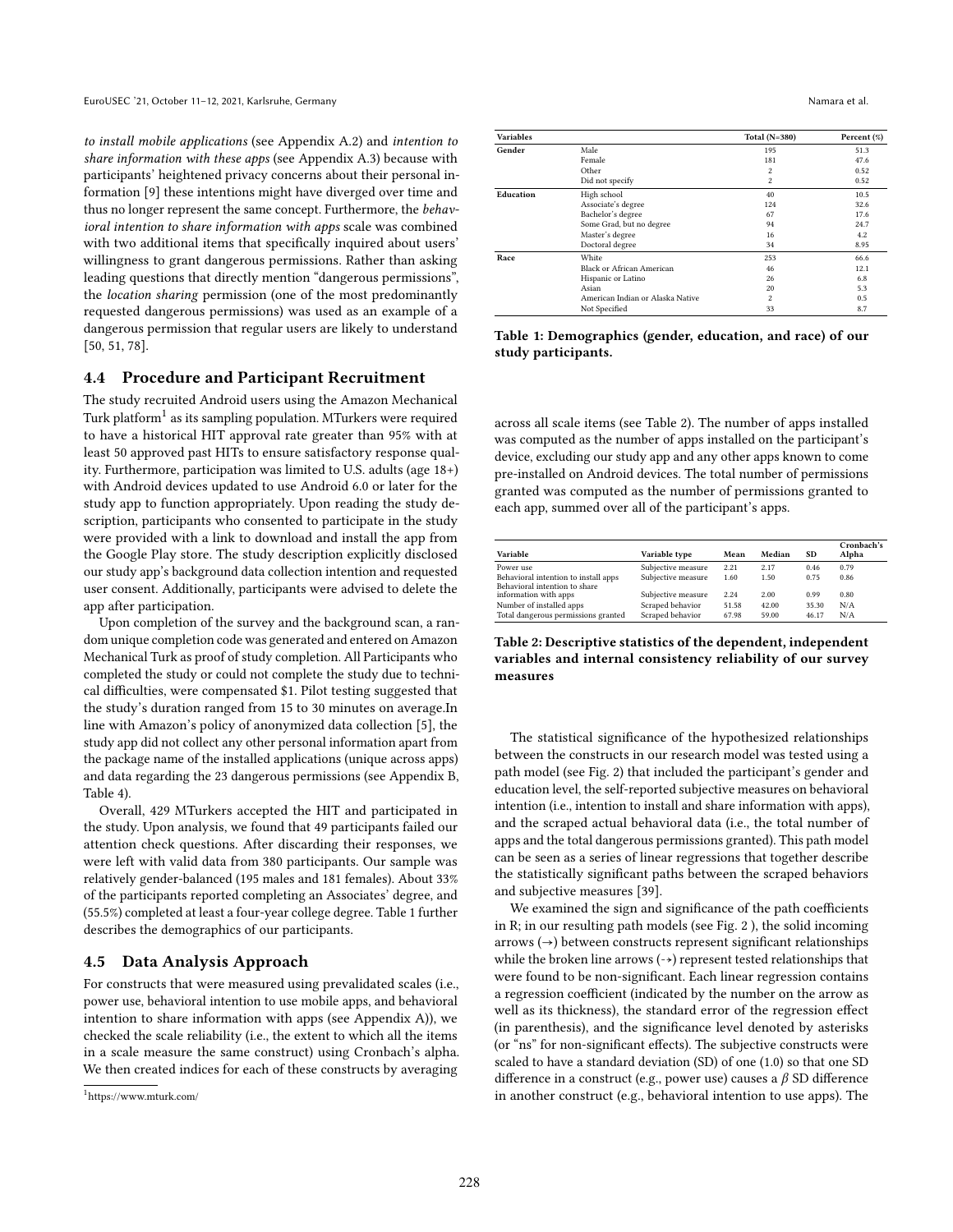<span id="page-6-0"></span>

| <b>Hypothesis</b>                                                                           | Supported? |
|---------------------------------------------------------------------------------------------|------------|
| H1: Power Use $\rightarrow$ number of apps installed (+)                                    | No         |
| H2: Power Use $\rightarrow$ total dangerous permissions granted (-)                         | No         |
| H3: Number of apps installed $\rightarrow$ Total Dangerous Permissions Granted (+)          | Yes        |
| H4: Power use $\rightarrow$ intention to install Apps (+)                                   | Yes        |
| H5: Power use $\rightarrow$ intention to share information with Apps (-)                    | No         |
| H6: Intention to install apps $\rightarrow$ intention to share info with installed Apps (+) | Yes        |
| H7: Females $\rightarrow$ power use (+)                                                     | Yes        |
| H8: Education $\rightarrow$ power use (+)                                                   | No         |

#### Table 3: Hypothesis test results

results are graphically presented in Figures [2](#page-7-0) and the outcomes of our hypotheses are summarized in Table [3.](#page-6-0)

Finally, we expanded our model in a post hoc analysis and provide additional results regarding the average number of dangerous permissions granted and the likelihood of granting specific permissions (see Section [5.3\)](#page-6-1).

#### 5 RESULTS

Below, we describe our study's findings. We first provide descriptive statistics regarding the apps participants frequently had installed on their Android devices, and the dangerous permissions most commonly granted to those apps. Then, we present our hypotheses test results, followed by a post hoc analysis to further unpack additional nuances in our data.

### 5.1 Descriptive Statistics and Internal Consistency of Model Constructs

Our participants (N=380) had a total of 6727 unique applications installed on their devices. The average number of applications installed per participant was 51, with a standard deviation of 35 apps. Among our participants, the maximum number of installed applications on a single device was 226, and the minimum was two. The ten most common applications installed by our participants are listed in Appendix [C,](#page-12-5) Table [5.](#page-12-6) We did not consider system apps [2](#page-6-2) (e.g., Google Play Store, Camera, Contacts, Gallery, etc) in our analysis, as such apps normally come pre-installed on Android devices by the manufacturer without any explicit user input in the installation decision. Next, we examined the likelihood of an installed app requesting each of the dangerous permissions and the extent to which participants granted them. The most requested dangerous permissions were WRITE\_EXTERNAL\_STORAGE (73%), ACCESS\_COARSE\_LOCATION (32%), CAMERA (29%), and READ\_PHONE\_STATE (29%). Similarly, the most granted dangerous permissions were WRITE\_EXTERNAL\_STORAGE (100%), ACCESS\_FINE\_LOCATION (100%),READ\_PHONE\_STATE (100%), GET\_ACCOUNTS (100%), and CAMERA (99.7%). Table [4](#page-12-4) in Appendix [B](#page-12-2) lists the likelihood of each of the permissions being requested and granted.

Prior to testing our model, we calculated Cronbach's alpha for each of the constructs in our model to ensure scale reliability (i.e., the extent to which the survey items that constitute a scale measure

the same construct [\[66\]](#page-11-35); see Table [2\)](#page-5-2). Acceptable values of Cronbach's alpha range from 0.70 (acceptable) to 0.95 (excellent) [\[66\]](#page-11-35). Our scales for power use and behavioral intention all had good reliability.

#### 5.2 Hypotheses Testing Results

The results of our hypothesis tests are summarized in Figure [2](#page-7-0) and Table [3.](#page-6-0) We discuss them in more depth below.

5.2.1 Effects of Power Use on Privacy Behaviors (H1–H3). Power use is associated with the number of apps installed. However, this effect is *negative* rather than *positive* as hypothesized ( $\beta$  = -0.168,  $p < .001$ ; H1 is not supported). Furthermore, there is no direct effect of power use on the total dangerous permissions granted  $(\beta = -0.085, p = .061; H2$  not supported). This effect is instead mediated by the number of apps installed ( $\beta$  = 1.394,  $p < .001$ ; H3 supported), with power use in effect being negatively associated with the total number of dangerous permissions granted (total effect:  $\beta = -0.234, p < .001$ ).

5.2.2 Effects of Power Use on Behavioral Intention (H4–H6). Power use is positively associated with users' intention to install apps  $(\beta = 0.635, p < .001; H4$  supported). Power use is also *positively* associated (rather than negatively, as hypothesized) with users' intention to share information with apps ( $\beta$  = 0.237,  $p$  < .01; **H5** not supported). Additionally, we do find support for H6 in a significant association between participants' intention to install apps and their intention to share information with these apps ( $\beta$  = 0.498,  $p$  < .001). The total effect<sup>[3](#page-6-3)</sup> of power use on users' intention to share<br>information with these apps is  $\beta = 0.553$  ( $p < 0.01$ ) information with these apps is  $\beta = 0.553$  ( $p < .001$ ).

5.2.3 Effects of Gender and Education on Power Use (H7–H8). Gender has a significant effect on power use: women score on average higher on the power use scale than men ( $\beta = 0.111$ ,  $p < .001$ ; H7 supported). This finding dispels the stereotype that women are lower-skilled mobile phone users, especially in contexts where smartphones are viewed as "hi-tech" gadgets [\[16\]](#page-10-24). Interestingly, the participants' education level does not significantly affect power use (H8 not supported).

Overall, our findings (see Fig. [2\)](#page-7-0) show a positive association between power use privacy intentions—both in terms of users' intention to install apps as well as their intention to share information with these apps. However, an examination of their actual privacy behaviors shows a negative association between power use with the number of apps installed that subsequently mediates the effect of power use on the total number of dangerous permissions granted (which is also negative). We investigate these results further in our post hoc analyses, wherein we examine this inconsistency in the effect of power use on users' privacy intentions versus their actual behaviors.

#### <span id="page-6-1"></span>5.3 Post Hoc Analyses

Note that while power use is positively related to the intention to install apps (see Fig. [3a](#page-8-0)) and to grant them access to personal

<span id="page-6-2"></span> $^{2}$ The apps (i.e., "bloatware") were excluded based on their known package names associated with the android or phone manufacturer in tandem with app lists such as [\[1,](#page-10-23) [54\]](#page-11-34). Thus, third-party apps (e.g., Gmail, Google Duo or Facebook) that at times also come pre-installed were not excluded given that users have a choice on whether to use them and grant them "dangerous" permissions

<span id="page-6-3"></span><sup>&</sup>lt;sup>3</sup>The total effect is "the sum of the direct and indirect effects of the exogenous variable on the outcome" variable. [\[28\]](#page-10-25)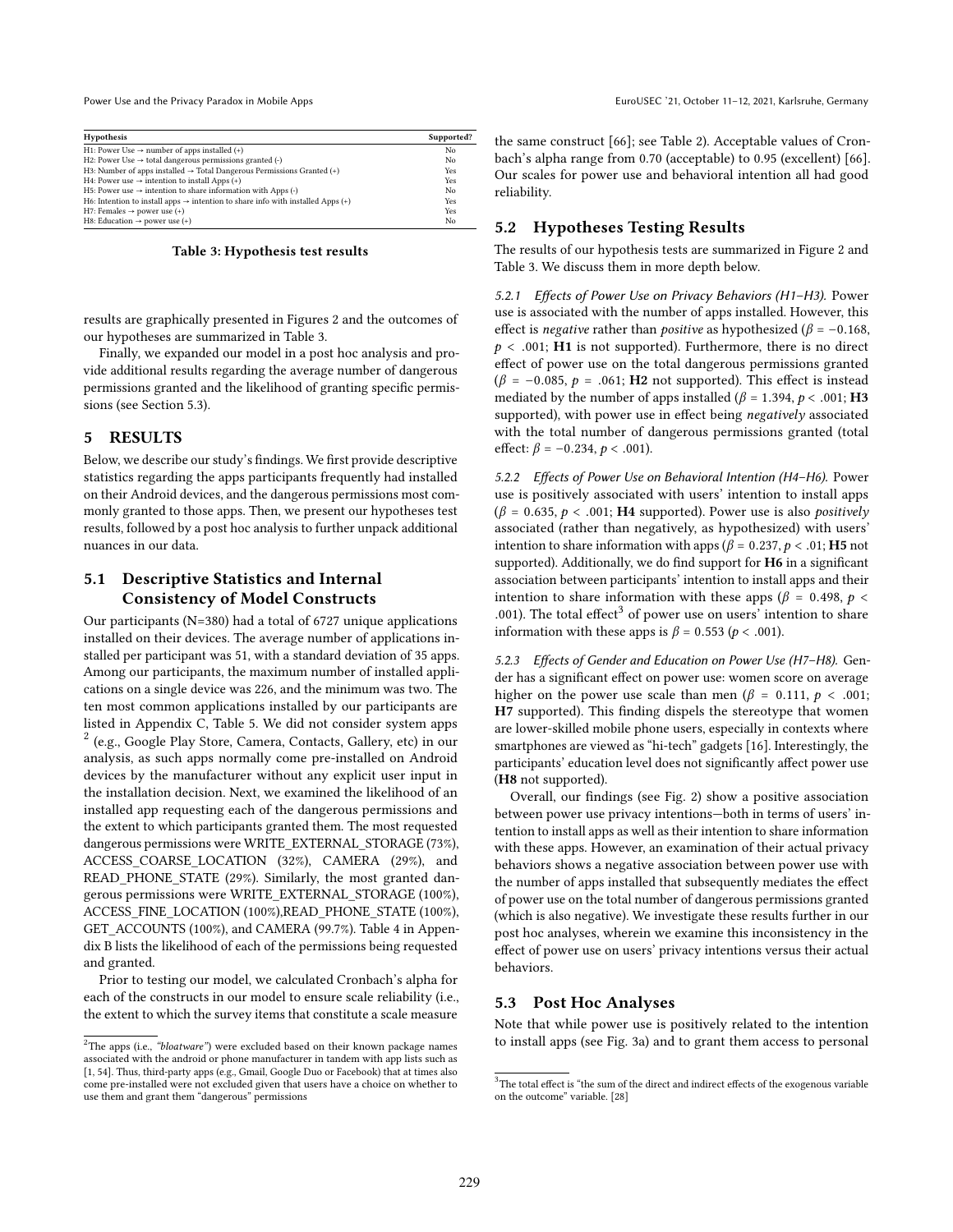<span id="page-7-0"></span>

Figure 2: Path modeling results. (The broken line and ns - showcase the non-significant relationships. The straight lines showcase the significant relationships and p-levels: \*\*\*  $p$  <.001, \*\*  $p$  <.01)

information (see Fig. [3b](#page-8-0)), it is negatively related to the actual installation of apps (see Fig. [3c](#page-8-0)), and in turn, the actual number of permissions granted. On a similar note, we find that there is no relationship between power use and the average number of dangerous permissions granted per app (see Fig. [3d](#page-8-0); the Kendall Rank Correlation between power use and average number of dangerous permissions is  $\tau = -0.31$ ,  $p = 0.38$ ). This suggests that participants who score lower on the power use scale are more likely to be exposed to privacy risks due to the high number of apps that they had installed, rather than the number of permissions granted to each app. Conversely, this suggests that participants who score higher on the power use scale either install fewer apps or uninstall apps more frequently in an effort to shield themselves from privacy risks.

Further unpacking the latter result, we ran 23 logit models to test the relationship between power use and the likelihood of each specific permission being granted if requested. We found no significant relationships except one: power use is significantly negatively related with the likelihood of granting the ACCESS\_FINE\_LOCATION permission ( $b = -0.408$ ,  $p < .01$ ) (see Fig. [4\)](#page-8-1). Specifically, as power use increases by one standard deviation (1.0 SD), the odds of granting this permission decrease by 33.5%. This suggests that participants who score higher on the power use scale are particularly more cautious about applications that request access to their fine-grained location.

#### 6 DISCUSSION

Our results find an interesting inconsistency in the effect of power use on intention versus actual behavior, which has interesting implications for predictive modeling as well as for design and for future research. These implications are discussed below.

### 6.1 The Inconsistency in the effect of Power Use on Privacy Intentions versus Behavior

Our results indicate that despite the positive relationship between power use and users' intention to install apps and share information with these apps, there is a negative relationship between power use and the actual number of apps installed and, subsequently, the total number of dangerous permissions granted. In other words, our findings show an inconsistency in the effect of power use (i.e., users' expertise and experience using mobile applications) on their information privacy intentions versus their actual behaviors: while their intentions seem to suggest otherwise, our results on behavior are actually consistent with prior work that has shown power use to be related to more information privacy-protective behaviors (i.e., the decision to install or uninstall apps due to the personal information they access/collect) [\[32\]](#page-10-3). Our findings confirm that indeed the emergence of a privacy paradox could be context-dependent: the mismatch between privacy intentions and behavior is different at different levels of power use [\[11\]](#page-10-4).

Why does a disconnect between intention and actual behavior matter in this case? A key precept in user-centered privacy research is that the over-arching goal is to help users achieve their privacy goals. In many cases this does not necessarily mean giving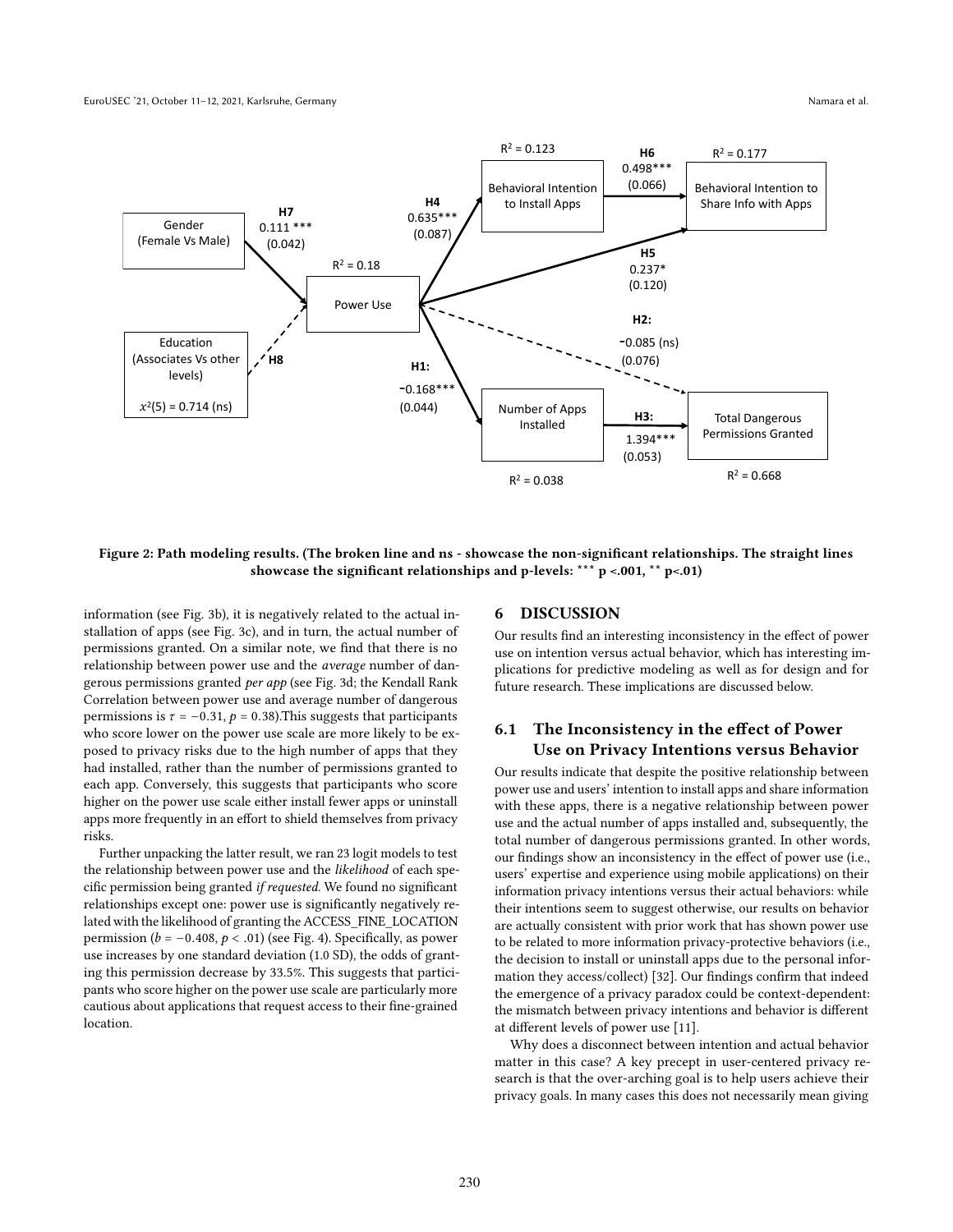<span id="page-8-0"></span>Power Use and the Privacy Paradox in Mobile Apps



**1.0 1.5 2.0 2.5 3.0 3.5** Power Use (d) Average Dangerous Permissions

#### Figure 3: Relationships between power use and application installations (a) and the intention to (b) install apps (c) share information with these apps (d) number of dangerous permissions granted with dangerous permissions and dangerous permitted and dangerous permitted and dangerous permis

the right balance between privacy and benefits—e.g., in social netthem more privacy at all costs, but rather allowing them to reach works, between privacy and connectedness [\[74,](#page-11-36) [76\]](#page-11-37). This implies that we should care about users' intentions and whether those intentions are actualized [\[38\]](#page-11-38). Whenever the link between intentions and behaviors is broken, it is thus worth digging deeper: Why did

<span id="page-8-1"></span>

Figure 4: Logit model showing the likelihood of granting the ACCESS\_FINE\_LOCATION permission when requested, at different levels of power use.

clean up" on their devices by removing unused or unwanted apps. EVIDED TO ACCESS TO BE ACCESS THE ALLOCATION CONVERSED PERMISSION PERMISSION PERMISSION PERMISSION PERMISSION PERMISSION PERMISSION PERMISSION PERMISSION PERMISSION PERMISSION PERMISSION PERMISSION PERMISSION PERMISSION PE exercisely, i.e. power and never the second control of power use scale, out of habit [\[12\]](#page-10-26), install and never remove a substantial participants who scored higher on the power use scale intend to install fewer apps? One reason that aligns with past research [\[32\]](#page-10-3) could be that users who score higher on the power use scale are privacy conscious; therefore, they are able and motivated to perform a privacy calculus [\[43\]](#page-11-39) to determine when an app should not be installed, despite their intention to do so. This could manifest in a refusal to install certain apps, or a practice of more judiciously uninstalling apps that are no longer deemed useful enough to jus-tify the associated privacy invasion<sup>[4](#page-8-2)</sup>. It is possible that users who score higher on the power use scale perform some level of "garbage number of apps, exposing themselves to privacy risks depending on the dangerous permissions they grant to each app.

> Another perspective on the concept of power use [\[65\]](#page-11-16) suggests that a higher level of power use is characterized by an increased depth of use (i.e., using the advanced features of apps), rather than an increased breadth of use (i.e., using more apps). This perspective could be investigated by a more in-depth analysis of the types of apps used by people with various levels of power use (i.e., advanced apps versus simple apps).

# 6.2 The Predictive Power of Behavioral Intention versus Power Use

By measuring both behavioral intention and actual behavior, our work is able to reveal the privacy paradox between intentions and actual behavior that often manifests (but is less often directly demonstrated) in privacy research. Behavioral intention is cited in the social sciences as the best predictor of actual behavior [\[3,](#page-10-27) [17\]](#page-10-20), but as many other researchers who have studied the privacy paradox

<span id="page-8-2"></span><sup>&</sup>lt;sup>4</sup> research shows that most "disliked" apps are likely to be uninstalled within 2 days [\[44\]](#page-11-40)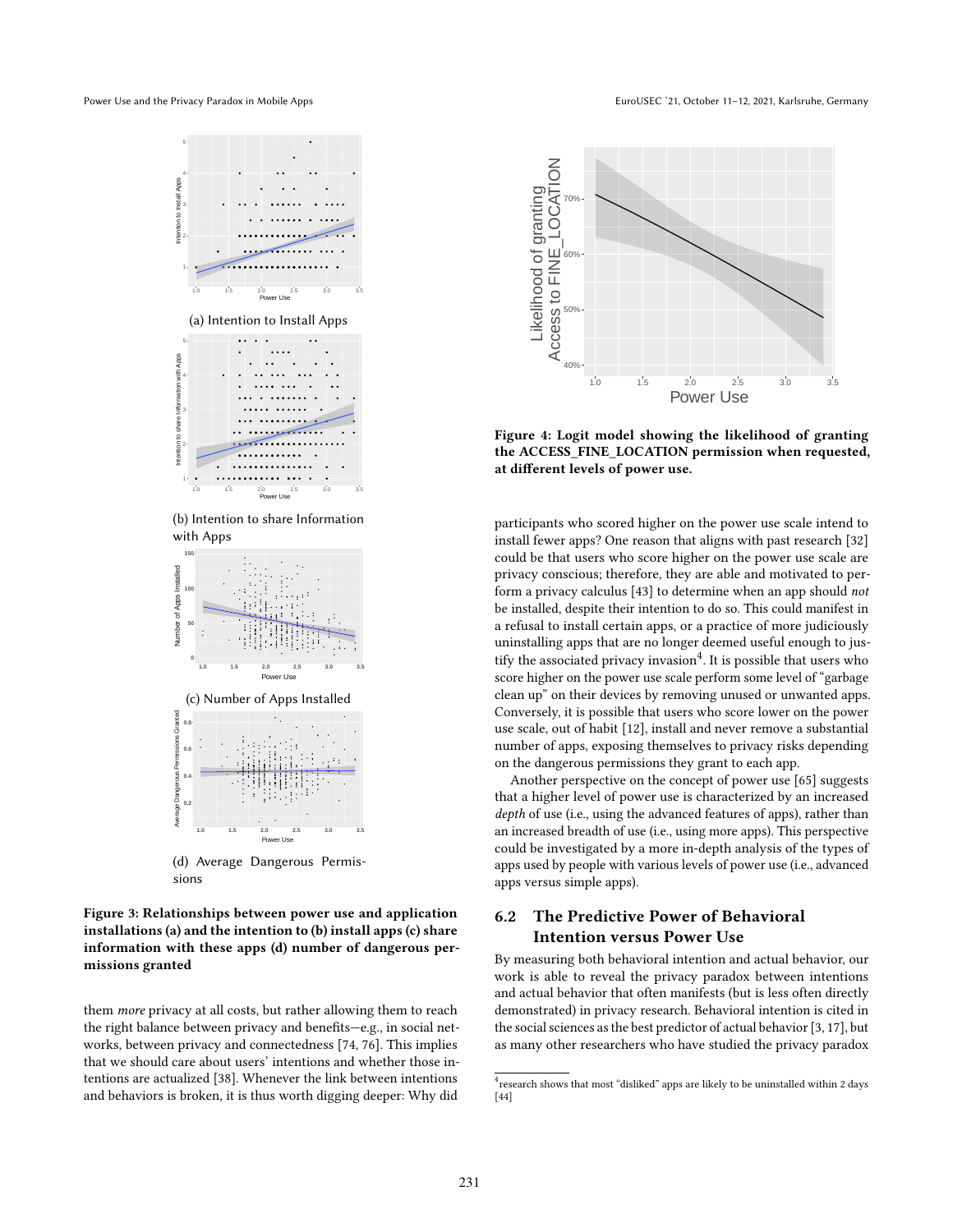have found (cf. [\[24\]](#page-10-5)), we also found this claim not to be consistent with our findings. In fact, our study shows power use to be a better predictor of actual privacy-related behaviors (in terms of the number of installed apps and total permissions granted) than intention.

Overall, predicting users' actual privacy behavior is difficult, and the privacy paradox does not provide useful alternatives to the traditional intention-based frameworks [\[49\]](#page-11-15). The explanatory power of models that try to predict actual privacy behaviors is traditionally low, commonly ranging from less than one percent to five percent [\[33\]](#page-11-24). Our results demonstrate that hybrid models of behavioral intention, other perceived constructs, and behavioral scraped data can potentially work together to improve our understanding and predictive power of information privacy behavior [\[59\]](#page-11-41). Specifically, our results imply that researchers who are cognizant of the privacy paradox and looking to update traditional intention-based frameworks of predicting users' behavior through their intentions may consider power usage as a new and perhaps better construct that is more indicative of users' information privacy behaviors.

#### 6.3 Implications for Design

There are several implications for design that can be inferred from our results. Such recommendations are most pertinent for users with low levels of power use, who are at a higher risk of privacy violations. Given that these users' exposure to privacy vulnerabilities is mostly due to the number of apps they have installed (rather than the number of permissions granted per app), we particularly emphasize the need for more comprehensive privacy support in installing and managing apps rather than individual permissions. In this light, Android's shift to at-runtime permission requests rather than at-installation permission requests could have obfuscated the influence of app installation on user privacy. Given the absence of a clear privacy statement or labels at the time of app installation, we recommend that Android's app store could re-emphasize the permissions an app is likely to request at some point in the app installation process (or perhaps in the app discovery process, cf. [\[18,](#page-10-28) [34\]](#page-11-19)). Another suggestion is to run a background process that periodically tries to identify unused apps and recommends that they be uninstalled or that their access to dangerous permissions is revoked. This is a process similar to iPhone's "offload unused apps" setting [\[63\]](#page-11-42) and could potentially help disrupt the habituation associated with installing apps and granting permissions to them, but not leveraging their full value.

For users with high levels of power use, the approach may be different. When installing a new app, it is likely important to engage them quickly and show the value of granting dangerous permissions to the app in terms of personalized functionality [\[4,](#page-10-14) [23\]](#page-10-29) that benefits the user. Otherwise, they are apt to uninstall the app. Further, giving users with higher levels of power use more granular access to customize their information privacy permissions sooner—and being transparent as to why granting such permissions is valuable will assist them in making a calculated decision on whether to install/keep the app [\[43\]](#page-11-39). Note, though, that our results suggest that making the permissions themselves more granular may not work because users—regardless of their level of power use—seem to make privacy decisions on a per-app basis rather than customizing these

permissions more granularly. Therefore, Google may reconsider shifting to a combination of both more granular and install-time privacy permissions in Android, or attempt to find new ways to nudge Android users to more effectively leverage the more granular level of control available [\[37\]](#page-11-43). Additionally, similar to the iOS app store, Android's app store can also use "privacy nutrition labels" [\[34\]](#page-11-19) to help users quickly understand and digest what types of personal data are likely to be requested by the app before they install it [\[14,](#page-10-30) [31\]](#page-10-31). Finally, similar to Wang et al.'s study on Facebook privacy permissions [\[68\]](#page-11-44), we recommend that smartphone apps request the minimum number of dangerous permissions necessary and appropriate for providing the customized functionality that gives the app its value. Doing so would help users more easily make privacy calculus [\[43\]](#page-11-39) assessments as to whether the benefits of an app warrant the risks.

#### 6.4 Limitations and Future Work

We recruited our participants from Amazon Mechanical Turk and restricted the participant pool to only users within the U.S. Whereas this reinforces the quality of our data (users on MTurk are more tech savvy than their peers [\[56\]](#page-11-29) and thus less likely to botch the installation of our app), it limits the generalizability of our findings to U.S. Android users. Additionally, we acknowledge that the demographics of Amazon MTurkers may deviate from the general population of all Android users. Specifically, our findings related to gender (i.e., females score higher than males on the power use scale) may be confounded with the fact that these individuals may have simply been MTurkers who just happen to be women. Future studies can build upon our research and examine if these findings translate to more diverse populations of Android users and other demographic traits such as age and race.

We excluded known system applications pre-installed by the device manufacturer or mobile service provider (i.e., "bloatware") [\[1,](#page-10-23) [54\]](#page-11-34), because we wanted to ensure that our analysis was based on user-installed applications. However, given the fractured and evolving landscape of Android-based phones, we may have mistakenly excluded some user-installed apps or overlooked excluding some system applications that did not come to our purview, which could have perhaps affected our outcomes or the interpretation of our results. Moreover, our analysis only considered the 23 dangerous permissions classified by Google in 2018 (see Appendix [B,](#page-12-2) Table [4\)](#page-12-4) and explicitly declared by apps. Future work could expand our study to include all permissions that can possibly be requested by Android applications. Our analysis was also based on a snapshot of the permissions that our participant's had set at the moment they installed our study app. Whereas the permissions captured are reflective of their actual behavior at the time, future work could examine if the behaviors observed change over time by employing a longitudinal study. This would also resolve whether users with high levels of power use are more likely to remove unused apps, or whether they simply install fewer apps to begin with.

#### 7 CONCLUSION

In this paper we examined the effect of power use on users' intention and privacy behavior (i.e, the number of apps a user has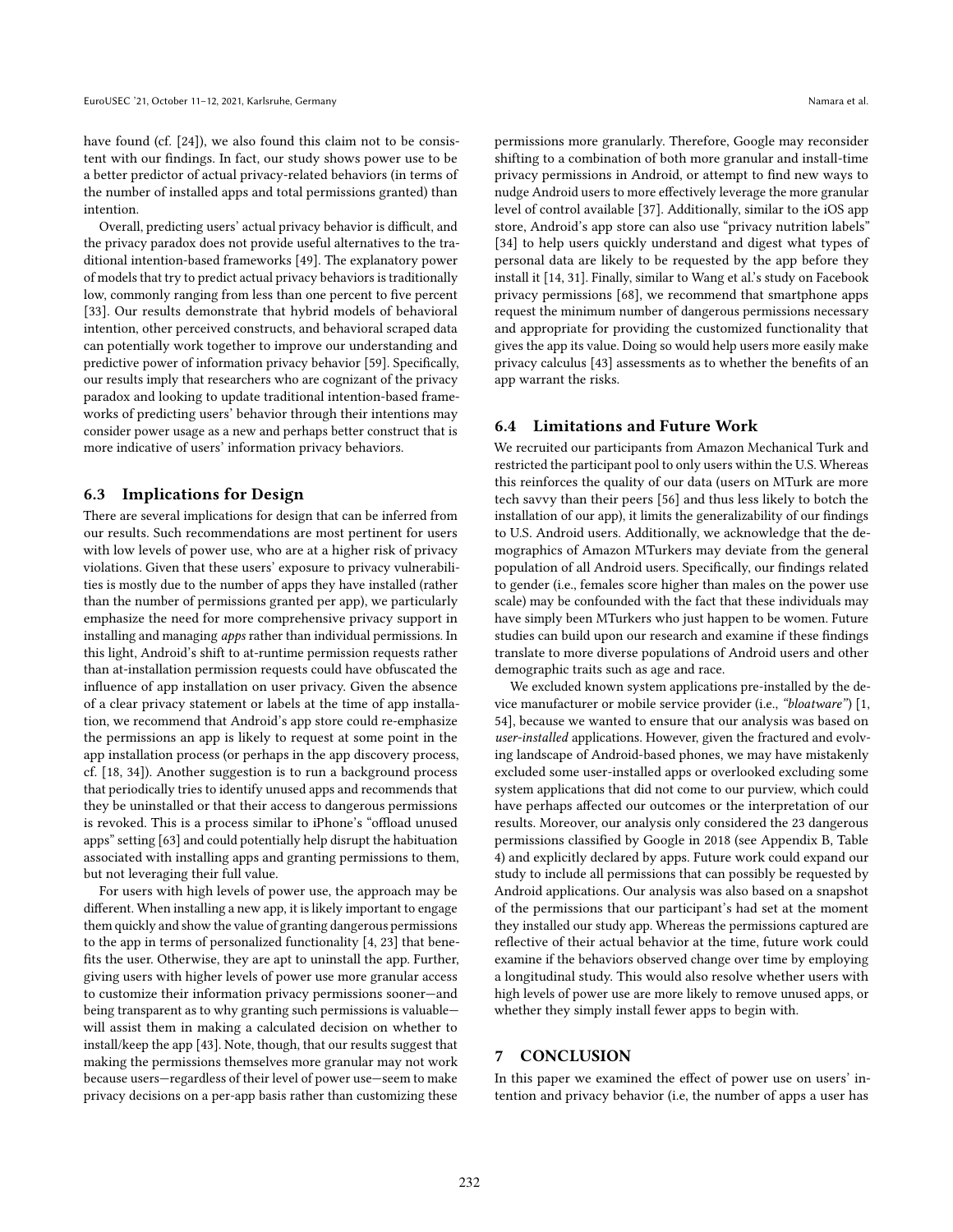installed on their device and the total number of dangerous permissions granted to those apps).Our research highlights the importance of examining both users' behavioral intentions and their information privacy behaviors as a way to uncover additional privacy paradoxes [\[11\]](#page-10-4), reinforcing user-centered privacy research [\[48,](#page-11-45) [74\]](#page-11-36), rather than pushing a one-size-fits-all privacy-focused agenda [\[75\]](#page-11-46) that indiscriminately nudges all users towards more restrictive data practices. We did this by unpacking a seeming inconsistency in the effect of power use: While the intention to install apps and to share information with these apps increased with power use, an inspection of participants' smartphone settings revealed that people who scored higher on the power use scale had fewer apps installed and, subsequently, fewer dangerous permissions granted than their counterparts who scored lower on the power use scale.

However, on average, both participants who scored lower and higher on the power use scale granted the same number of dangerous permissions per app, indicating that the difference in privacy vulnerability was mostly caused by a difference in the number of apps installed on their devices. To better understand and uncover these kind of privacy behaviors, we encourage researchers to study the diverse range of smartphone users under different contexts.

### ACKNOWLEDGMENTS

We would like to thank the individuals who participated in our study. This research was supported by the U.S. National Science Foundation under grants CNS-1814068, CNS-1814110, and CNS-1814439. Any opinion, findings, and conclusions or recommendations expressed in this material are those of the authors and do not necessarily reflect the views of the U.S. National Science Foundation. Moses Namara acknowledges support from a Facebook Fellowship Award.

#### REFERENCES

- <span id="page-10-23"></span>[1] 2021. Pre-installed apps: T-Mobile REVVL. [https://www.t-mobile.com/support/](https://www.t-mobile.com/support/devices/android/t-mobile-revvl/pre-installed-apps-t-mobile-revvl) [devices/android/t-mobile-revvl/pre-installed-apps-t-mobile-revvl](https://www.t-mobile.com/support/devices/android/t-mobile-revvl/pre-installed-apps-t-mobile-revvl)
- <span id="page-10-7"></span>[2] Desiree Abrokwa, Shruti Das, Omer Akgul, and Michelle L Mazurek. 2021. Comparing Security and Privacy Attitudes Among US Users of Different Smartphone and Smart-Speaker Platforms. In Seventeenth Symposium On Usable Privacy and Security ({SOUPS} 2021). 139–158.
- <span id="page-10-27"></span>[3] Icek Ajzen. 1985. From intentions to actions: A theory of planned behavior. In Action control. Springer, 11–39.
- <span id="page-10-14"></span>[4] Efthimios Alepis and Constantinos Patsakis. 2017. Hey doc, is this normal?: exploring android permissions in the post marshmallow era. In International Conference on Security, Privacy, and Applied Cryptography Engineering. Springer, Springer, Cham, 53–73.
- <span id="page-10-22"></span>[5] Amazon. 2020. Participation Agreement. [https://www.mturk.com/participation](https://www.mturk.com/participation-agreement)[agreement](https://www.mturk.com/participation-agreement)
- <span id="page-10-1"></span>[6] Monica Anderson. 2015. Mobile apps, privacy and permissions: 5 key takeaways. [https://www.pewresearch.org/fact-tank/2015/11/10/key-takeaways](https://www.pewresearch.org/fact-tank/2015/11/10/key-takeaways-mobile-apps/)[mobile-apps/](https://www.pewresearch.org/fact-tank/2015/11/10/key-takeaways-mobile-apps/)
- <span id="page-10-9"></span>[7] Panagiotis Andriotis, Shancang Li, Theodoros Spyridopoulos, and Gianluca Stringhini. 2017. A comparative study of android users' privacy preferences under the runtime permission model. In International Conference on Human Aspects of Information Security, Privacy, and Trust. Springer, 604–622.
- <span id="page-10-16"></span>[8] Panagiotis Andriotis, Martina Angela Sasse, and Gianluca Stringhini. 2016. Permissions snapshots: Assessing users' adaptation to the Android runtime permission model. In 2016 IEEE International Workshop on Information Forensics and Security (WIFS). IEEE, 1–6.
- <span id="page-10-21"></span>[9] Brooke Auxier, Lee Rainie, Monica Anderson, Andrew Perrin, Madhu Kumar, and Erica Turner. 2020. Americans and Privacy: Concerned, Confused and Feeling Lack of Control Over Their Personal Information. [https://www.pewresearch.org/internet/2019/11/15/americans-and-privacy](https://www.pewresearch.org/internet/2019/11/15/americans-and-privacy-concerned-confused-and-feeling-lack-of-control-over-their-personal-information/)[concerned-confused-and-feeling-lack-of-control-over-their-personal](https://www.pewresearch.org/internet/2019/11/15/americans-and-privacy-concerned-confused-and-feeling-lack-of-control-over-their-personal-information/)[information/](https://www.pewresearch.org/internet/2019/11/15/americans-and-privacy-concerned-confused-and-feeling-lack-of-control-over-their-personal-information/)
- <span id="page-10-10"></span>[10] Rawan Baalous and Ronald Poet. 2018. How Dangerous Permissions are Described in Android Apps' Privacy Policies?. In Proceedings of the 11th International Conference on Security of Information and Networks. 1–2.
- <span id="page-10-4"></span>[11] Susanne Barth and Menno DT De Jong. 2017. The privacy paradox–Investigating discrepancies between expressed privacy concerns and actual online behavior–A systematic literature review. Telematics and informatics 34, 7 (2017), 1038–1058.
- <span id="page-10-26"></span>[12] Grant Blank, Gillian Bolsover, and Elizabeth Dubois. 2014. A new privacy paradox: Young people and privacy on social network sites. In Prepared for the Annual Meeting of the American Sociological Association, Vol. 17.
- <span id="page-10-2"></span>[13] Bram Bonné, Sai Teja Peddinti, Igor Bilogrevic, and Nina Taft. 2017. Exploring decision making with Android's runtime permission dialogs using in-context surveys. In Thirteenth Symposium on Usable Privacy and Security ({SOUPS} 2017). 195–210.
- <span id="page-10-30"></span>[14] Ian Carlos Campbell. 2020. Apple will require apps to add privacy 'nutrition labels' starting December 8th. [https://www.theverge.com/2020/11/5/21551926/apple](https://www.theverge.com/2020/11/5/21551926/apple-privacy-developers-nutrition-labels-app-store-ios-14)[privacy-developers-nutrition-labels-app-store-ios-14](https://www.theverge.com/2020/11/5/21551926/apple-privacy-developers-nutrition-labels-app-store-ios-14)
- <span id="page-10-17"></span>[15] Saksham Chitkara, Nishad Gothoskar, Suhas Harish, Jason I Hong, and Yuvraj Agarwal. 2017. Does this app really need my location? Context-aware privacy management for smartphones. Proceedings of the ACM on Interactive, Mobile, Wearable and Ubiquitous Technologies 1, 3 (2017), 1–22.
- <span id="page-10-24"></span>[16] Francesca Comunello, Mireia Fernández Ardèvol, Simone Mulargia, and Francesca Belotti. 2017. Women, youth and everything else: Age-based and gendered stereotypes in relation to digital technology among elderly Italian mobile phone users. Media, Culture & Society 39, 6 (2017), 798–815.
- <span id="page-10-20"></span>[17] Fred D Davis. 1985. A technology acceptance model for empirically testing new enduser information systems: Theory and results. Ph.D. Dissertation. Massachusetts Institute of Technology.
- <span id="page-10-28"></span>[18] Serge Egelman, Janice Tsai, Lorrie Faith Cranor, and Alessandro Acquisti. 2009. Timing is everything?: the effects of timing and placement of online privacy indicators. In Proceedings of the 27th international conference on Human factors in computing systems (CHI '09). ACM, New York, NY, USA, 319–328. [https:](https://doi.org/10.1145/1518701.1518752) [//doi.org/10.1145/1518701.1518752](https://doi.org/10.1145/1518701.1518752)
- <span id="page-10-15"></span>[19] William Enck, Machigar Ongtang, and Patrick McDaniel. 2009. Understanding android security. IEEE security & privacy 7, 1 (2009), 50–57.
- <span id="page-10-13"></span>[20] Hossein Falaki, Ratul Mahajan, Srikanth Kandula, Dimitrios Lymberopoulos, Ramesh Govindan, and Deborah Estrin. 2010. Diversity in smartphone usage. In Proceedings of the 8th international conference on Mobile systems, applications, and services. 179–194.
- <span id="page-10-12"></span>[21] Zheran Fang, Weili Han, Dong Li, Zeqing Guo, Danhao Guo, Xiaoyang Sean Wang, Zhiyun Qian, and Hao Chen. 2016. revdroid: Code analysis of the side effects after dynamic permission revocation of android apps. In Proceedings of the 11th ACM on Asia Conference on Computer and Communications Security. 747–758.
- <span id="page-10-18"></span>[22] Johannes Feichtner and Stefan Gruber. 2020. Understanding Privacy Awareness in Android App Descriptions Using Deep Learning. In 10th ACM Conference on Data and Application Security and Privacy.
- <span id="page-10-29"></span>[23] Carol J Fung, Bahman Rashidi, and Vivian Genaro Motti. [n.d.]. Multi-View Permission Risk Notification for Smartphone System. ([n. d.]).
- <span id="page-10-5"></span>[24] Nina Gerber, Paul Gerber, and Melanie Volkamer. 2018. Explaining the privacy paradox: A systematic review of literature investigating privacy attitude and behavior. Computers & Security 77 (Aug. 2018), 226–261. [https://doi.org/10.1016/](https://doi.org/10.1016/j.cose.2018.04.002) [j.cose.2018.04.002](https://doi.org/10.1016/j.cose.2018.04.002)
- <span id="page-10-0"></span>[25] Stylianos Gisdakis, Thanassis Giannetsos, and Panos Papadimitratos. 2016. Android Privacy C(R)Ache: Reading Your External Storage and Sensors for Fun and Profit. In Proceedings of the 1st ACM Workshop on Privacy-Aware Mobile Computing (Paderborn, Germany) (PAMCO '16). Association for Computing Machinery, New York, NY, USA, 1–10.<https://doi.org/10.1145/2940343.2940346>
- <span id="page-10-19"></span>[26] Google. 2020. Manifest.permission. [https://developer.android.com/reference/](https://developer.android.com/reference/android/Manifest.permission) [android/Manifest.permission](https://developer.android.com/reference/android/Manifest.permission)
- <span id="page-10-8"></span>[27] Google. 2020. Permissions overview:Android Developers. [https://developer.](https://developer.android.com/guide/topics/permissions/overview#dangerous_permissions) [android.com/guide/topics/permissions/overview#dangerous\\_permissions](https://developer.android.com/guide/topics/permissions/overview#dangerous_permissions)
- <span id="page-10-25"></span>[28] Douglas Gunzler, Tian Chen, Pan Wu, and Hui Zhang. 2013. Introduction to mediation analysis with structural equation modeling. Shanghai archives of psychiatry 25, 6 (2013), 390.
- <span id="page-10-11"></span>[29] Catherine Han, Irwin Reyes, Álvaro Feal, Joel Reardon, Primal Wijesekera, Narseo Vallina-Rodriguez, Amit Elazari Bar On, Kenneth Bamberger, Serge Egelman, et al. 2020. The Price is (Not) Right: Comparing Privacy in Free and Paid Apps. (2020).
- <span id="page-10-6"></span>[30] Diarmaid Harkin and Adam Molnar. 2020. Operating-System Design and Its Implications for Victims of Family Violence: The Comparative Threat of Smart Phone Spyware for Android Versus iPhone Users. Violence Against Women (2020), 1077801220923731.
- <span id="page-10-31"></span>[31] Apple Inc. [n.d.]. App Privacy Details - App Store. [https://developer.apple.com/](https://developer.apple.com/app-store/app-privacy-details/) [app-store/app-privacy-details/](https://developer.apple.com/app-store/app-privacy-details/)
- <span id="page-10-3"></span>[32] Hyunjin Kang and Wonsun Shin. 2016. Do smartphone power users protect mobile privacy better than nonpower users? Exploring power usage as a factor in mobile privacy protection and disclosure. Cyberpsychology, Behavior, and Social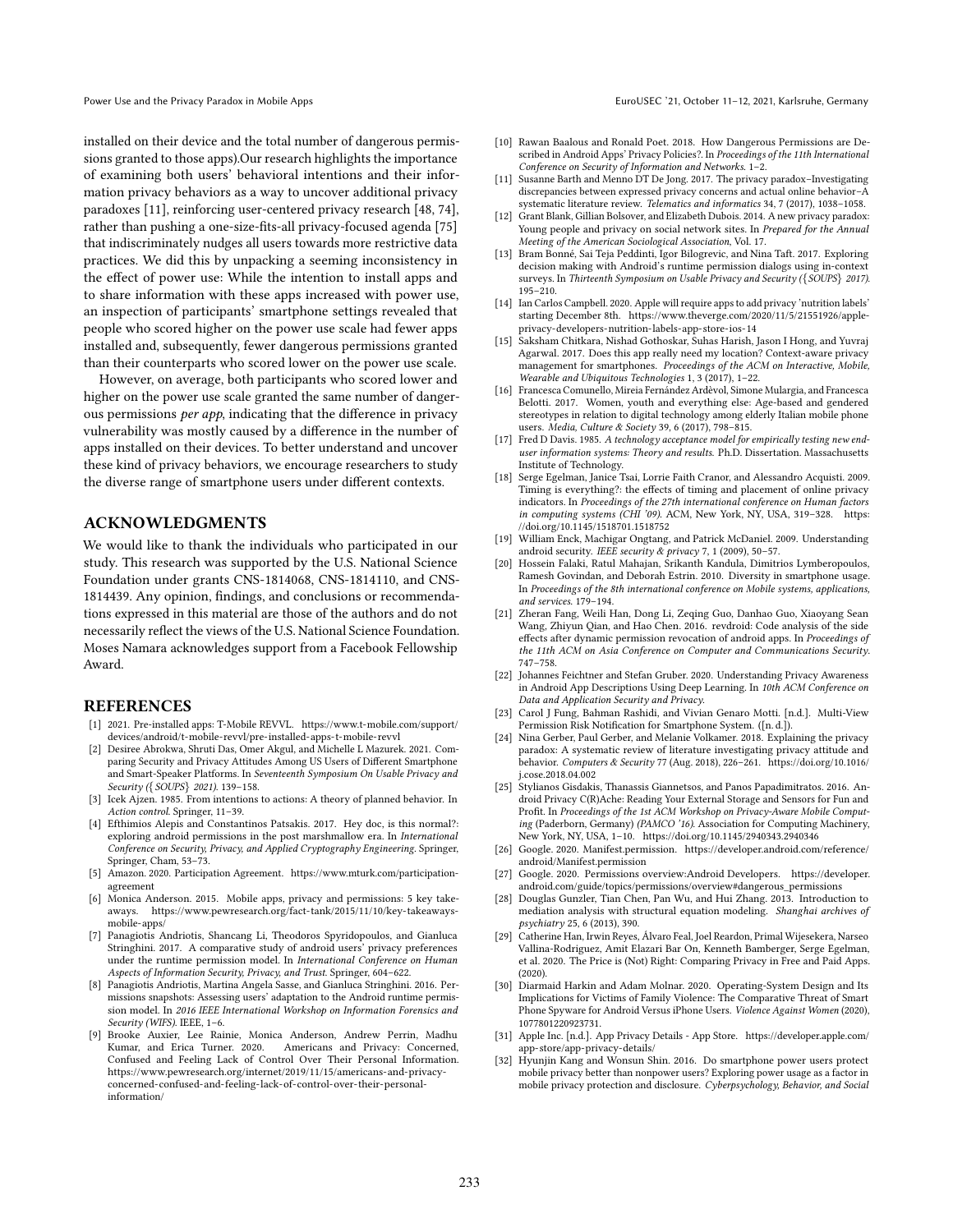EuroUSEC '21, October 11–12, 2021, Karlsruhe, Germany Namara et al.

Networking 19, 3 (2016), 179–185.

- <span id="page-11-24"></span>[33] Mark J Keith, Samuel C Thompson, Joanne Hale, Paul Benjamin Lowry, and Chapman Greer. 2013. Information disclosure on mobile devices: Re-examining privacy calculus with actual user behavior. International journal of humancomputer studies 71, 12 (2013), 1163–1173.
- <span id="page-11-19"></span>[34] Patrick Gage Kelley, Lorrie Faith Cranor, and Norman Sadeh. 2013. Privacy as part of the app decision-making process. In Proceedings of the SIGCHI conference n human factors in computing systems. 3393-3402.
- <span id="page-11-18"></span>[35] Nishtha Kesswani and Frank Lin. 2016. How privacy invasive Android apps are?. In 2016 3rd International Conference on Computing for Sustainable Global Development (INDIACom). IEEE, 3731–3734.
- <span id="page-11-6"></span>[36] Yeolib Kim, Daniel A Briley, and Melissa G Ocepek. 2015. Differential innovation of smartphone and application use by sociodemographics and personality. Computers in Human Behavior 44 (2015), 141–147.
- <span id="page-11-43"></span>[37] Bart P Knijnenburg, Alfred Kobsa, and Hongxia Jin. 2013. Preference-based location sharing: are more privacy options really better?. In Proceedings of the SIGCHI Conference on Human Factors in Computing Systems. 2667–2676.
- <span id="page-11-38"></span>[38] Bart P Knijnenburg, Saadhika Sivakumar, and Daricia Wilkinson. 2016. Recommender systems for self-actualization. In Proceedings of the 10th ACM Conference on Recommender Systems. 11–14.
- <span id="page-11-33"></span>[39] Bart P Knijnenburg and Martijn C Willemsen. 2015. Evaluating recommender systems with user experiments. In Recommender Systems Handbook. Springer, 309–352.
- <span id="page-11-12"></span>[40] Konrad Kollnig, Reuben Binns, Pierre Dewitte, Max Van Kleek, Ge Wang, Daniel Omeiza, Helena Webb, and Nigel Shadbolt. 2021. A Fait Accompli? An Empirical Study into the Absence of Consent to Third-Party Tracking in Android˜ Apps. In Seventeenth Symposium On Usable Privacy and Security ({SOUPS} 2021). 181-195.
- <span id="page-11-3"></span>[41] Lydia Kraus, Ina Wechsung, and Sebastian Möller. 2017. Psychological needs as motivators for security and privacy actions on smartphones. Journal of Information Security and Applications 34 (2017), 34–45.
- <span id="page-11-20"></span>[42] Martin Kuehnhausen and Victor S Frost. 2013. Trusting smartphone apps? To install or not to install, that is the question. In 2013 IEEE International Multi-Disciplinary Conference on Cognitive Methods in Situation Awareness and Decision Support (CogSIMA). IEEE, 30–37.
- <span id="page-11-39"></span>[43] Robert S Laufer and Maxine Wolfe. 1977. Privacy as a concept and a social issue: A multidimensional developmental theory. Journal of social Issues 33, 3 (1977), 22–42.
- <span id="page-11-40"></span>[44] Huoran Li, Xuan Lu, Xuanzhe Liu, Tao Xie, Kaigui Bian, Felix Xiaozhu Lin, Qiaozhu Mei, and Feng Feng. 2015. Characterizing smartphone usage patterns from millions of android users. In Proceedings of the 2015 Internet Measurement Conference. 459–472.
- <span id="page-11-5"></span>[45] Sampada Marathe, S Shyam Sundar, M Nije Bijvank, Henriette C van Vugt, and Jolanda Veldhuis. 2007. Who are these power users anyway? Building a psychological profile. (2007).
- <span id="page-11-8"></span>[46] Scott R Moore, Huangyi Ge, Ninghui Li, and Robert W Proctor. 2019. Cybersecurity for android applications: Permissions in android 5 and 6. International Journal of Human–Computer Interaction 35, 7 (2019), 630–640.
- <span id="page-11-10"></span>[47] Jack Morse. 2020. As coronavirus spreads, yet another company brags about tracking you. [https://mashable.com/article/coronavirus-location-data-tracking](https://mashable.com/article/coronavirus-location-data-tracking-mobile-phones/)[mobile-phones/](https://mashable.com/article/coronavirus-location-data-tracking-mobile-phones/)
- <span id="page-11-45"></span>[48] Moses Namara, Henry Sloan, Priyanka Jaiswal, and Bart P Knijnenburg. 2018. The Potential for User-Tailored Privacy on Facebook. In 2018 IEEE Symposium on Privacy-Aware Computing (PAC). IEEE, 31–42.
- <span id="page-11-15"></span>[49] Patricia A Norberg, Daniel R Horne, and David A Horne. 2007. The privacy paradox: Personal information disclosure intentions versus behaviors. Journal of consumer affairs 41, 1 (2007), 100–126.
- <span id="page-11-31"></span>[50] Xinru Page and Alfred Kobsa. 2009. The circles of latitude: Adoption and usage of location tracking in online social networking. In 2009 International Conference on Computational Science and Engineering, Vol. 4. IEEE, 1027–1030.
- <span id="page-11-32"></span>[51] Xinru Page, Alfred Kobsa, and Bart P Knijnenburg. 2012. Don't disturb my circles! Boundary preservation is at the center of location-sharing concerns. In Sixth International AAAI Conference on Weblogs and Social Media.
- <span id="page-11-4"></span>[52] Hyanghee Park, Jinsu Eun, and Joonhwan Lee. 2018. Why do smartphone users hesitate to delete unused apps?. In Proceedings of the 20th International Conference on Human-Computer Interaction with Mobile Devices and Services Adjunct. 174– 181.
- <span id="page-11-0"></span>[53] Andrew Perrin. 2020. Half of Americans have decided not to use a product or service because of privacy concerns. [https://www.pewresearch.org/fact](https://www.pewresearch.org/fact-tank/2020/04/14/half-of-americans-have-decided-not-to-use-a-product-or-service-because-of-privacy-concerns/)[tank/2020/04/14/half-of-americans-have-decided-not-to-use-a-product-or](https://www.pewresearch.org/fact-tank/2020/04/14/half-of-americans-have-decided-not-to-use-a-product-or-service-because-of-privacy-concerns/)[service-because-of-privacy-concerns/](https://www.pewresearch.org/fact-tank/2020/04/14/half-of-americans-have-decided-not-to-use-a-product-or-service-because-of-privacy-concerns/)
- <span id="page-11-34"></span>[54] Rakesh and Rakesh. 2021. Samsung Bloatware List (2020): Remove Samsung Bloatware Safely. [https://technastic.com/remove-samsung-bloatware-safe-to](https://technastic.com/remove-samsung-bloatware-safe-to-remove-apps/)[remove-apps/](https://technastic.com/remove-samsung-bloatware-safe-to-remove-apps/)
- <span id="page-11-11"></span>[55] Joel Reardon, Álvaro Feal, Primal Wijesekera, Amit Elazari Bar On, Narseo Vallina-Rodriguez, and Serge Egelman. 2019. 50 Ways to Leak Your Data: An Exploration of Apps' Circumvention of the Android Permissions System. In 28th {USENIX} Security Symposium ({USENIX} Security 19). 603–620.
- <span id="page-11-29"></span>[56] Elissa M Redmiles, Sean Kross, and Michelle L Mazurek. 2019. How well do my results generalize? comparing security and privacy survey results from mturk, web, and telephone samples. In 2019 IEEE Symposium on Security and Privacy (SP). IEEE, 1326–1343.
- <span id="page-11-2"></span>[57] Lena Reinfelder, Zinaida Benenson, and Freya Gassmann. 2014. Differences between Android and iPhone users in their security and privacy awareness. In International Conference on Trust, Privacy and Security in Digital Business. Springer, 156–167.
- <span id="page-11-25"></span>[58] Pam Royse, Joon Lee, Baasanjav Undrahbuyan, Mark Hopson, and Mia Consalvo. 2007. Women and games: Technologies of the gendered self. New media & society 9, 4 (2007), 555–576.
- <span id="page-11-41"></span>[59] Muhammad Irtaza Safi, Abhiditya Jha, Malak Eihab Aly, Xinru Page, Sameer Patil, and Pamela Wisniewski. 2019. Will They Share? Predicting Location Sharing Behaviors of Smartphone Users through Self-Reflection on Past Privacy Behaviors. In The 2019 NDSS Workshop on Usable Security and Privacy.
- <span id="page-11-17"></span>[60] Noam Segev, Noam Avigdor, and Eytan Avigdor. 2018. Measuring influence on Instagram: a network-oblivious approach. In The 41st International ACM SIGIR Conference on Research & Development in Information Retrieval. 1009–1012.
- <span id="page-11-26"></span>[61] Christina Shane-Simpson, Adriana Manago, Naomi Gaggi, and Kristen Gillespie-Lynch. 2018. Why do college students prefer Facebook, Twitter, or Instagram? Site affordances, tensions between privacy and self-expression, and implications for social capital. Computers in Human Behavior 86 (2018), 276–288.
- <span id="page-11-7"></span>[62] Paschal Sheeran and Thomas L Webb. 2016. The intention–behavior gap. Social and personality psychology compass 10, 9 (2016), 503–518.
- <span id="page-11-42"></span>[63] Drew Smith. 2020. iOS Client Administration. In Apple macOS and iOS System Administration. Springer, 109–144.
- <span id="page-11-13"></span>[64] Ryan Stevens, Clint Gibler, Jon Crussell, Jeremy Erickson, and Hao Chen. 2012. Investigating user privacy in android ad libraries. In Workshop on Mobile Security Technologies (MoST), Vol. 10. Citeseer.
- <span id="page-11-16"></span>[65] S Shyam Sundar and Sampada S Marathe. 2010. Personalization versus customization: The importance of agency, privacy, and power usage. Human Communication Research 36, 3 (2010), 298–322.
- <span id="page-11-35"></span>[66] Mohsen Tavakol and Reg Dennick. 2011. Making sense of Cronbach's alpha. International journal of medical education 2 (2011), 53.
- <span id="page-11-22"></span>[67] Hsiu-Yu Wang, Chechen Liao, and Ling-Hui Yang. 2013. What affects mobile application use? The roles of consumption values. International Journal of Marketing Studies 5, 2 (2013), 11.
- <span id="page-11-44"></span>[68] Na Wang, Pamela Wisniewski, Heng Xu, and Jens Grossklags. 2014. Designing the default privacy settings for facebook applications. In Proceedings of the companion publication of the 17th ACM conference on Computer supported cooperative work & social computing. 249–252.
- <span id="page-11-1"></span>[69] Na Wang, Bo Zhang, Bin Liu, and Hongxia Jin. 2015. Investigating effects of control and ads awareness on android users' privacy behaviors and perceptions. In Proceedings of the 17th international conference on human-computer interaction with mobile devices and services. 373–382.
- <span id="page-11-14"></span>[70] Yang Wang, Jun Zheng, Chen Sun, and Srinivas Mukkamala. 2013. Quantitative security risk assessment of android permissions and applications. In IFIP Annual Conference on Data and Applications Security and Privacy. Springer, 226–241.
- <span id="page-11-21"></span>[71] Paul R Warshaw and Fred D Davis. 1985. Disentangling behavioral intention and behavioral expectation. Journal of experimental social psychology 21, 3 (1985), 213–228.
- <span id="page-11-28"></span>[72] Rick Wash and Emilee Rader. 2015. Too much knowledge? security beliefs and protective behaviors among united states internet users. In Eleventh Symposium On Usable Privacy and Security ({SOUPS} 2015). 309–325.
- <span id="page-11-9"></span>[73] Xuetao Wei, Lorenzo Gomez, Iulian Neamtiu, and Michalis Faloutsos. 2012. Permission evolution in the android ecosystem. In Proceedings of the 28th Annual Computer Security Applications Conference. 31–40.
- <span id="page-11-36"></span>[74] Pamela Wisniewski, AKM Najmul Islam, Bart P Knijnenburg, and Sameer Patil. 2015. Give social network users the privacy they want. In Proceedings of the 18th ACM Conference on Computer Supported Cooperative Work & Social Computing. 1427–1441.
- <span id="page-11-46"></span>[75] Pamela Wisniewski, Jessica Vitak, Xinru Page, Bart Knijnenburg, Yang Wang, and Casey Fiesler. 2017. In whose best interest? Exploring the real, potential, and imagined ethical concerns in privacy-focused agenda. In Companion of the 2017 ACM Conference on Computer Supported Cooperative Work and Social Computing. 377–382.
- <span id="page-11-37"></span>[76] Pamela J Wisniewski, Bart P Knijnenburg, and Heather Richter Lipford. 2017. Making privacy personal: Profiling social network users to inform privacy education and nudging. International Journal of Human-Computer Studies 98 (2017), 95–108.
- <span id="page-11-23"></span>[77] Heng Xu, Sumeet Gupta, Mary Beth Rosson, and John M Carroll. 2012. Measuring mobile users' concerns for information privacy. (2012).
- <span id="page-11-30"></span>[78] Heng Xu and Hock-Hai Teo. 2004. Alleviating consumers' privacy concerns in location-based services: a psychological control perspective. ICIS 2004 proceedings (2004), 64.
- <span id="page-11-27"></span>[79] Sha Zhao, Julian Ramos, Jianrong Tao, Ziwen Jiang, Shijian Li, Zhaohui Wu, Gang Pan, and Anind K Dey. 2016. Discovering different kinds of smartphone